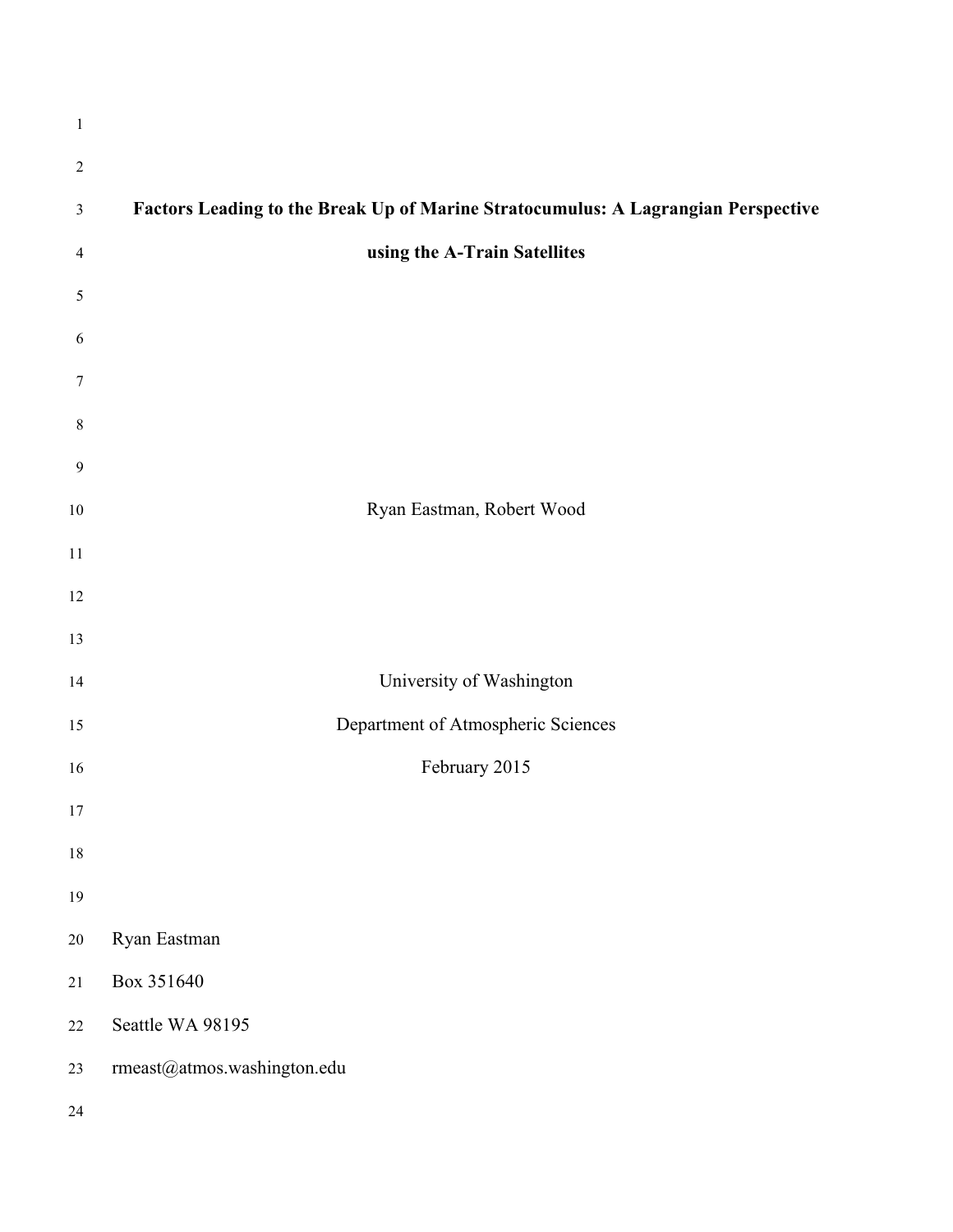## **Abstract**

 Over 66,000 cloud scenes are sampled using CloudSat, CALIPSO, MODIS, and AMSR/E. Samples are taken in stratocumulus decks in the NE and SE Pacific, SE Atlantic, and E Indian oceans. Horizontal wind fields at 925mb from ERA-interim reanalyses are used to compute a 24-hour, 2-D, forwards, boundary layer trajectory for each sample. Cloud properties are sampled at 12- and 24-hours along the trajectories, allowing for a direct assessment of the evolution of stratocumulus given a variety of initial conditions. Analyses are done for seasonal anomalies for quantities of total cloud cover, liquid water path, and cloud droplet concentration with satellite zenith angle biases removed. When averaged, all three quantities show a consistent near-linear relationship between initial anomalies and their 24-hour Lagrangian change. This relationship is used to compare the actual change in each sample with the expected change (for the population as a whole), allowing for a comparison that is not influenced by differences in initial values.

 Results tend to support previous modeling, theoretical, and observational studies, showing that stratocumulus in deep boundary layers or under weaker inversions is prone to breakup. Results are not entirely consistent between regions. Precipitation shows a more complex, less statistically significant, and regionally variable relationship with cloud breakup. Clouds in shallow precipitating boundary layers appear more persistent than those in deep precipitating boundary layers. Areally averaged liquid water path decreases more rapidly for precipitating clouds and in deep boundary layers. Droplet concentration in shallow boundary layers decreases more rapidly with increased precipitation. Droplet concentration decreases less slowly in shallow boundary layers than in deep boundary layers, where droplet concentration shows a consistent decline regardless of precipitation or inversion strength.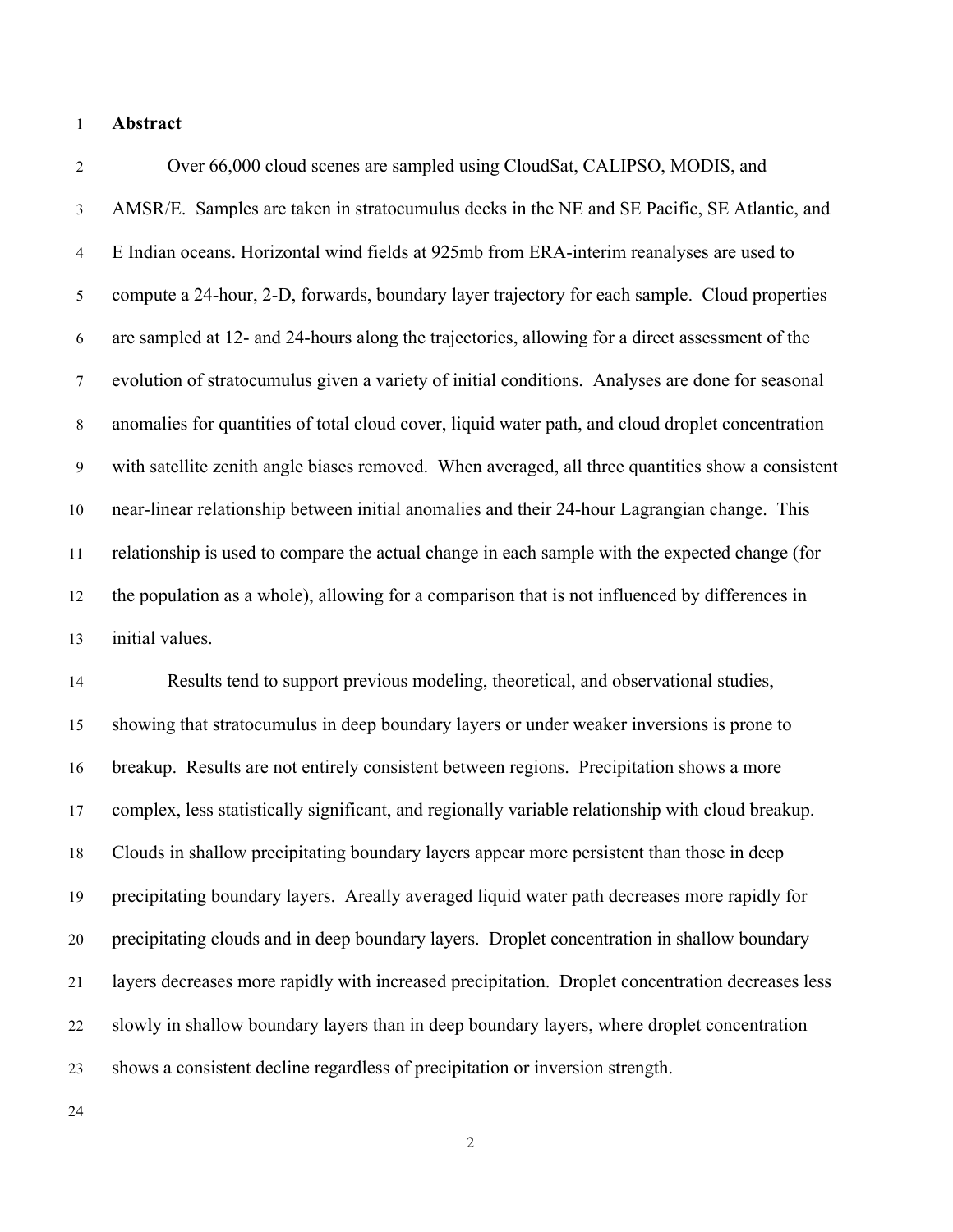## **1. Introduction**

 Subtropical marine stratocumulus (Sc) clouds cool Earth's climate significantly. Sc clouds radiate at temperatures nearly as warm as the sea surface, while they reflect much of the abundant sunlight in the subtropics (Hartmann and Short, 1980). The massive extent of subtropical Sc decks combined with their strong cooling influence makes it essential that we understand the nature of their formation, mesoscale variability, physical processes, and eventual dissipation (Wood, 2012), dissipation being our focus here.

 Stratocumulus clouds in subtropical decks undergo a life cycle lasting several days. Bretherton and Wyant (1997) explain key aspects of the Planetary Boundary Layer (PBL) structure and consequences for cloud evolution using a mixed layer model. Persistent subtropical high-pressure systems direct warm air westward from the major continents over the relatively cool ocean. Marine Sc forms in the shallow, cool boundary layer that forms immediately offshore. Cloud tops emit longwave radiation upward, cooling the air at the cloud top, and driving overturning of the entire boundary layer. This boundary layer is characterized as 'coupled' since the radiatively driven circulation spans from cloud top to the sea surface. As the Sc is advected farther offshore and equatorward, entrainment of warm dry air at the cloud top combines with increased latent heating from warming SST's to deepen the boundary layer. Eventually the boundary layer is sufficiently deep to prevent the negatively buoyant parcels at the cloud top from reaching the surface, creating a cloud layer that is 'decoupled' from the sea surface. The "mixed-layer" beneath the Sc-containing layer continues to moisten and cumulus (Cu) clouds eventually form atop the mixed-layer, protruding into the Sc deck. The Sc deck eventually breaks up and is replaced by the underlying Cu. There is a pronounced diurnal cycle within this system favoring coupled boundary layers and more extensive cloud cover at night.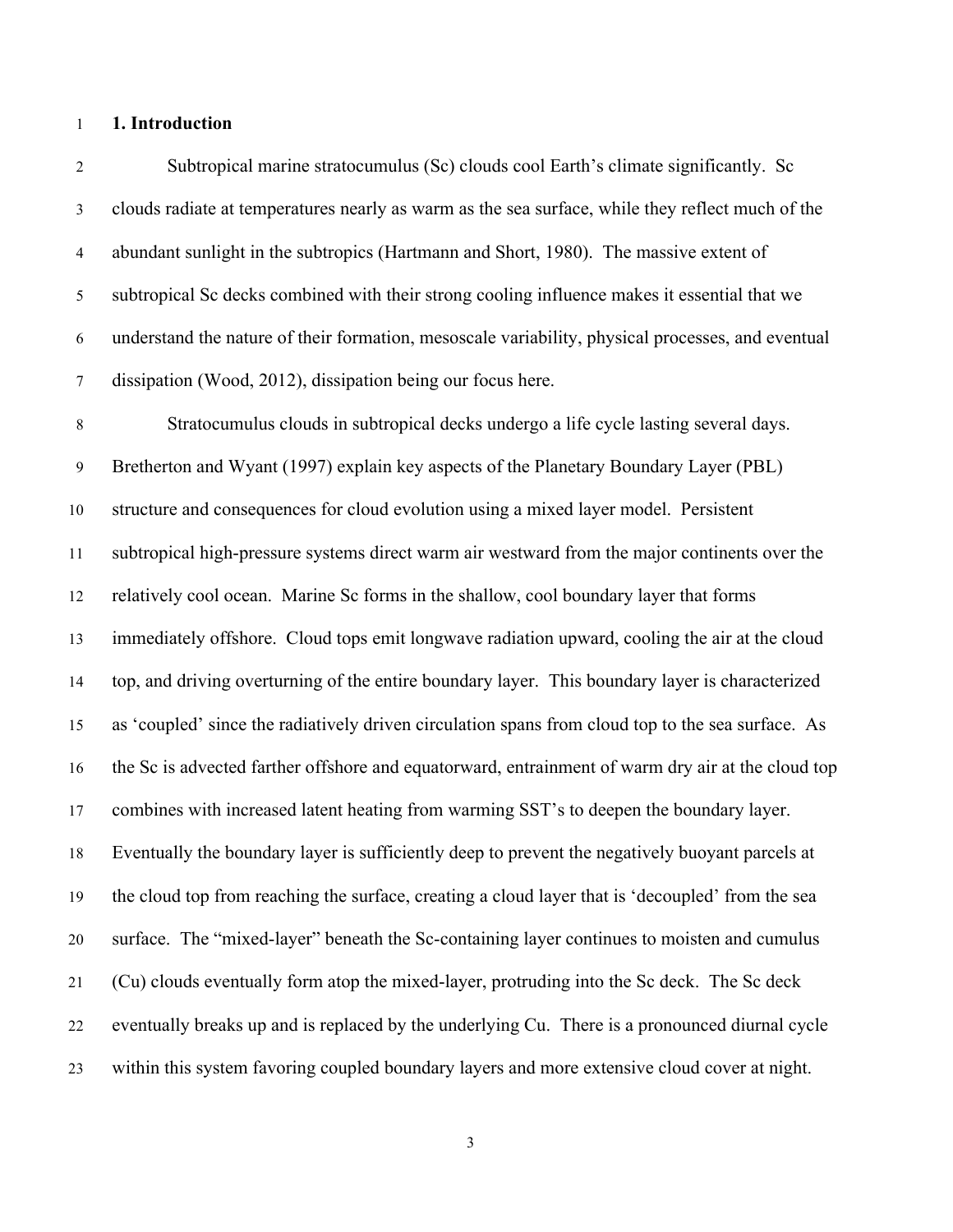Prior studies show that numerous processes may act to prolong or shorten the transition from Sc to Cu. Sc amount in the NE Pacific was shown by Klein et al. (1995) to be dependent upon sea surface and upper air temperature 24-30 hours prior to cloud observation. Using a large-eddy simulation, Sandu and Stevens (2011) show that the pace of the Sc-Cu transition is primarily dictated by the strength of the temperature inversion at the beginning of the process, although they did not explore the range of phase space that exists in nature. Their simulation also suggests that precipitation and increased downwelling IR can quicken the Sc-Cu transition. Xiao et al. (2011), also using a large-eddy simulation, conclude that boundary layer decoupling due to surface evaporation is an important factor in Sc breakup. Wood and Bretherton (2004) use satellite data to show that strong entrainment is associated with deeper boundary layers, and that deeper boundary layers are far more likely to be decoupled. Wood and Hartmann (2006) also use satellite data to show that boundary layer depth plays a significant role in the physical and radiative properties of marine Sc. Zhou et al. (2015) use field data from the MAGIC campaign over the NE Pacific to show that Sc breakup occurs downwind of decoupling, and suggest that the primary driver of decoupling is dry air entrainment at the top of the cloud layer, while precipitation processes and surface latent heating were less impactful. Myers and Norris (2013) use satellite cloud data and reanalyses to show that stronger inversions lead to reduced entrainment and persistent clouds, and that increased large-scale subsidence compresses the boundary layer, leading to fewer, thinner clouds. Precipitation processes within Sc are complex and no consensus affect on cloud evolution

 has been proven, though much has been proposed and modeled. Stevens et al. (1998) suggest that precipitation, by reducing entrainment, could slow down the decoupling transition. The model developed by Bretherton and Wyant (1997) shows that drizzle acts as a stabilizing force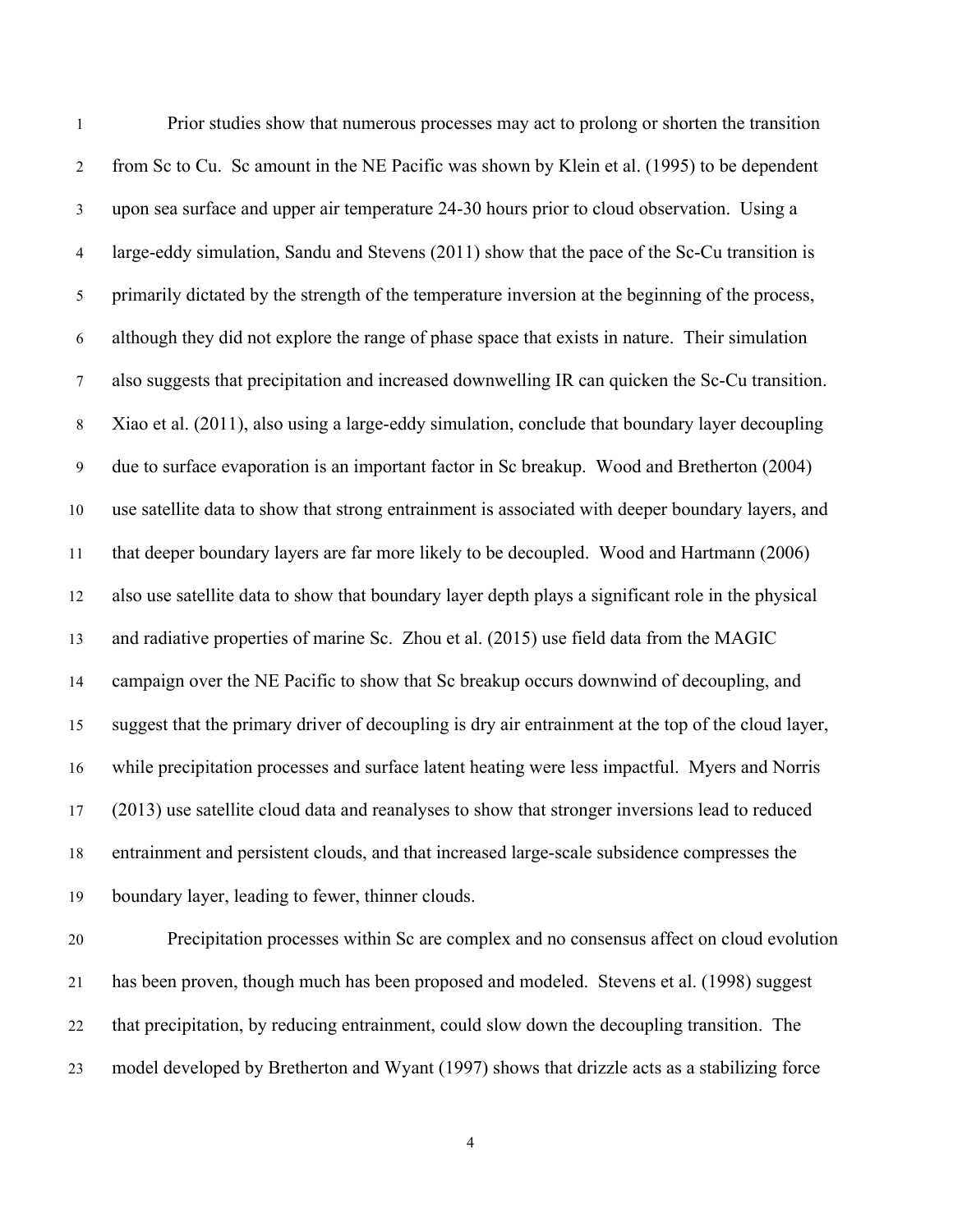within the boundary layer, where condensing water vapor releases latent heat at cloud top and evaporating rain cools the sub-cloud layer. They conclude that rain promotes decoupling in Sc decks, a conclusion substantiated by Mechem and Kogan (2003) using a coupled Ocean- Atmosphere model. Stevens et al. (2005) and Comstock et al. (2005) use field data to show that precipitation may lead to increased cloud cover variability and the development of "pockets of open cells", however Burleyson and Yuter (in press) show that cloud changes were not sensitive to precipitation on 1-3 hour time scales.

 Klein et al. (1995) concluded that the Lagrangian histories of Sc within the marine boundary layer must be accounted for in order to predict how the clouds will evolve. Pincus et al. (1997) and Sandu et al. (2010) have done successful Lagrangian studies using wind fields from model reanalysis and composited satellite cloud data. Here, we use A-train satellite data and environmental data from ECMWF reanalyses to follow individual samples within Sc decks over a 24-hour period. We group samples based on their initial conditions and directly compare cloud changes to see whether the aforementioned conditions are significant. We do this by tracking cloud evolution for over 60,000 individual samples from four prominent subtropical Sc decks.

## **2. Data and Methods**

## *a. Determining regions of study with surface observations*

 Figure 1 shows a climatology using long-term average cloud amounts based on surface observations of stratocumulus clouds (Hahn and Warren, 2007). Sc are most prevalent in regions of large-scale subsidence in subtropical eastern ocean basins as well as in the midlatitude storm-track. The red boxes in Figure 1 show our regions of study. These boxes capture the Sc maxima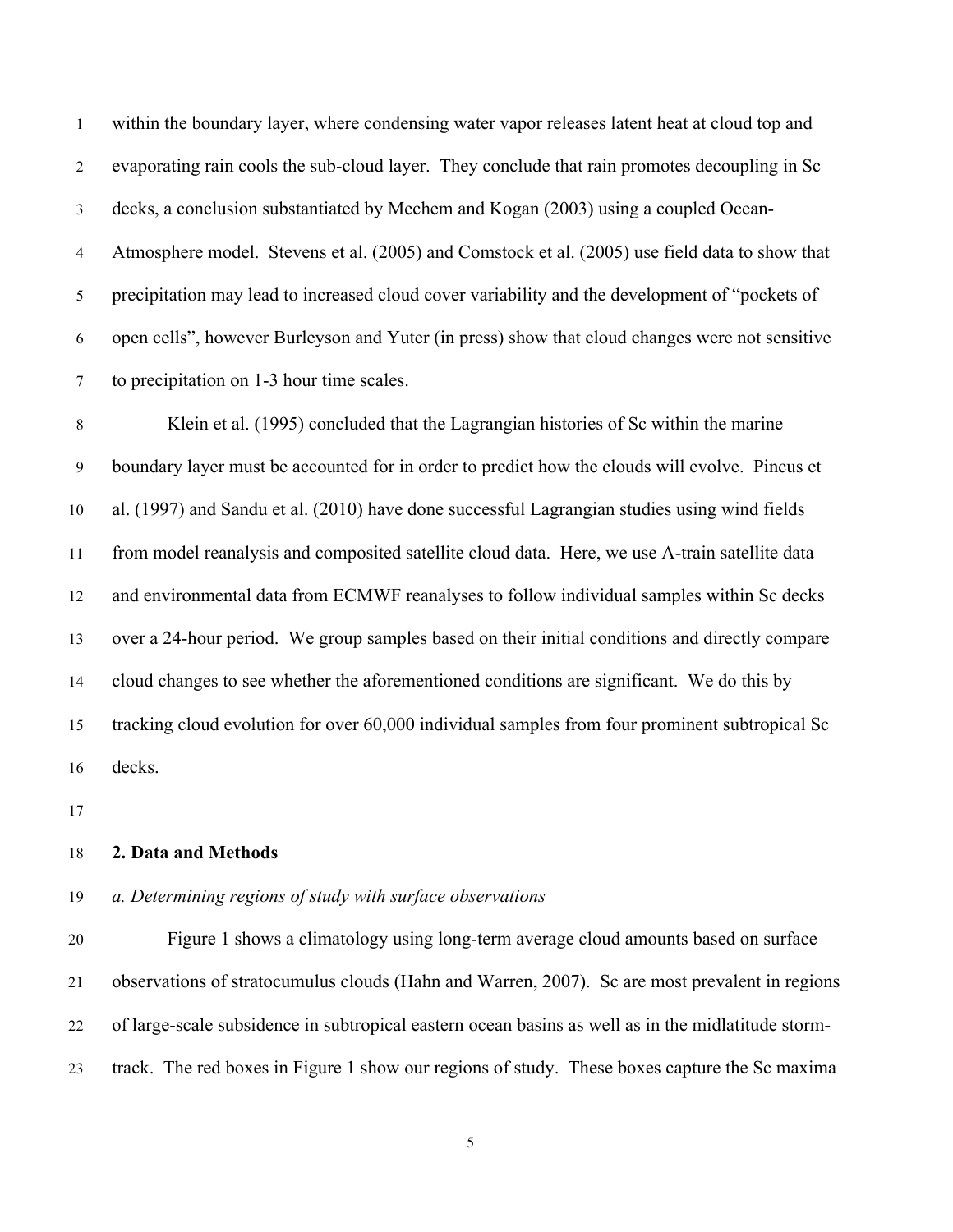off the west coasts of the continents and much of the cloud-cover gradient offshore. Within these regions we follow individual cloud scenes in easterly (offshore) flow under subtropical high-pressure ridges. We cut the regions off at 30° latitude to reduce the influence of weather systems in the midlatitude westerlies, which would lead to noisier and more variable trajectories.

## *b. Calculating trajectories and meteorological data using ERA interim and ECMWF-AUX*

 We use the wind fields from the ERA-interim reanalysis (Dee et al., 2011) dataset to 8 produce ~66,000 individual trajectories for all months during the years 2007 and 2008. Our 2-D forward trajectories are calculated using the same routine as in Bretherton et al. (2010, Figure 9c & 9d). From the ERA-interim we use the horizontal wind fields at 925mb, within the PBL, at a latitude-longitude resolution of 0.75 degrees. Each trajectory begins at a point along the CloudSat and CALIPSO track. Points are chosen randomly along the track, and must be at least 200km apart. Random spacing allows us to observe a continuum of spatial scales, but is not relevant to this current study. We only study westward-propagating trajectories to eliminate the influence of eastward moving weather systems.

 We take an initial cloud sample using CloudSat, CALIPSO, MODIS (Aqua only), and AMSR/E within a 100km radius of the trajectory beginning. We then sample the same cloud systems at 12 and 24 hours, within a 100km radius, following advection along the trajectory. At 12 and 24 hours we only use MODIS and AMSR/E, since those instruments have wide viewing angles. Figure 2 shows an example trajectory, the mean winds, the radii sampled, the initial CloudSat/CALIPSO and Aqua tracks, and the MODIS swaths at 0, 12, and 24 hours. Meteorological data from ECMWF are interpolated to the CloudSat/CALIPSO track and

made available as the ECMWF-AUX dataset. We use this ECMWF auxiliary dataset to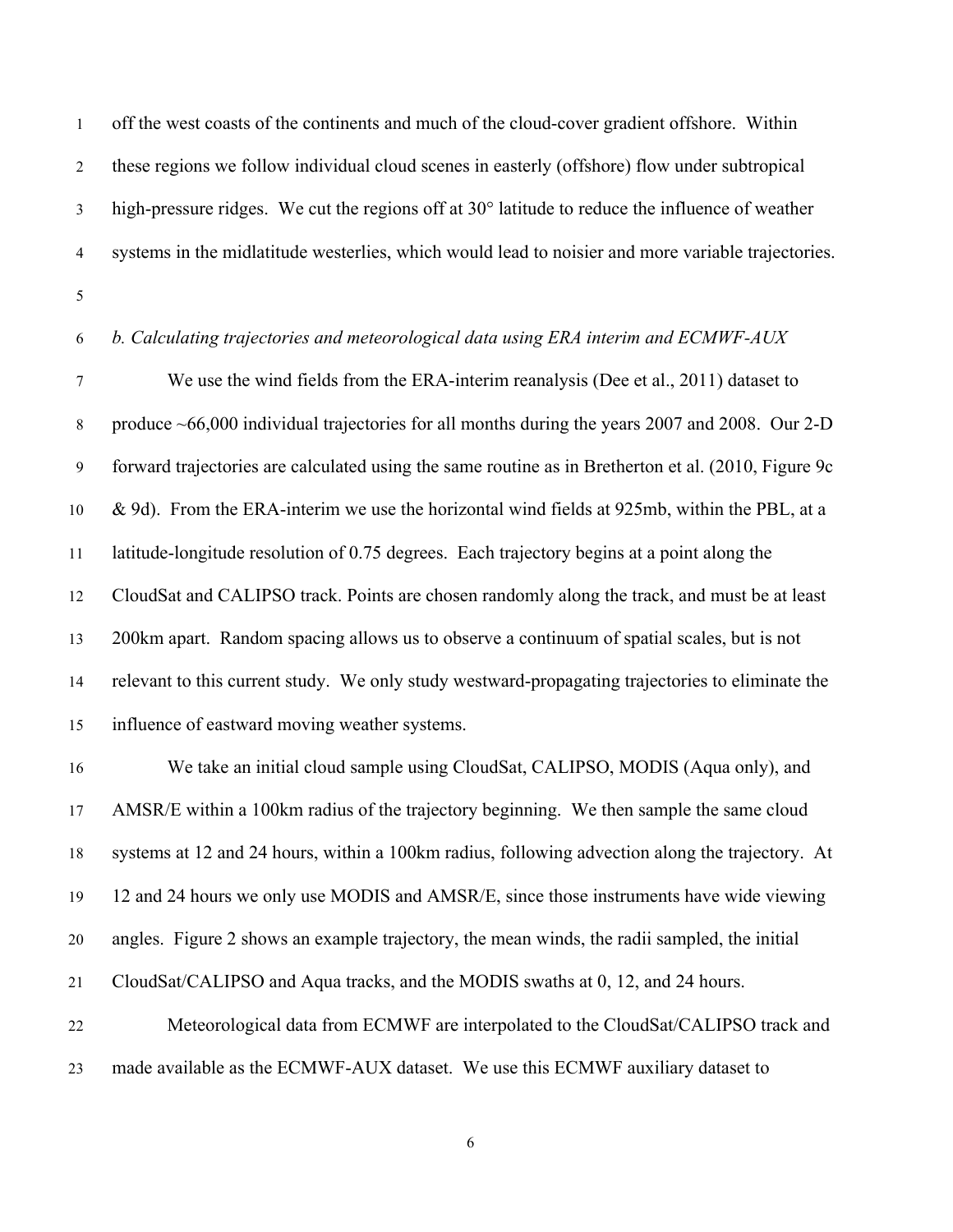| $\mathbf{1}$   | calculate the lower tropospheric stability (LTS) for all of our initial samples. We define LTS as           |
|----------------|-------------------------------------------------------------------------------------------------------------|
| $\overline{2}$ | the difference in potential temperature between the surface and 700mb.                                      |
| $\mathfrak{Z}$ |                                                                                                             |
| 4              | c. Determining precipitation with CloudSat                                                                  |
| 5              | Precipitation data come from the CloudSat 2C RAIN-PROFILE product (Mitrescu et al.,                         |
| 6              | 2010; Lebsock & L'Ecuyer, 2011). CloudSat uses a 94 GHz nadir-looking Cloud Profiling                       |
| $\tau$         | Radar. The resolution is 1.7 km along-track and 1.4 km cross-track. Vertical resolution within              |
| $\,8\,$        | each sounding is 500 meters.                                                                                |
| 9              | The Rain-Profile product contains a 'precip_flag' variable for each radar shot typically                    |
| 10             | used, which is set to 1 if the pixel is determined to be raining at the surface. We classify a              |
| 11             | 200km-long sample along the CloudSat track as "precipitating" if one or more pixels have a                  |
| 12             | precip_flag value of 1, otherwise the sample is considered "not-precipitating". We calculate a              |
| 13             | precipitation frequency variable for each sample, which is the percentage of soundings within a             |
| 14             | 200km-long sample that has a precip_flag value of 1.                                                        |
| 15             | CloudSat also offers a 'rain_rate' variable, measuring the intensity of precipitation                       |
| 16             | reaching the surface in mm per hour. We combine the rate and frequency to create a sample rain              |
| 17             | rate variable, which quantifies the mean rain falling over an entire 200km sample in mm hour <sup>1</sup> . |
| 18             |                                                                                                             |
| 19             | d. Determining cloud top height with CALIPSO                                                                |
| $20\,$         | We use the Cloud-Aerosol Lidar and Infrared Pathfinder Satellite Observations                               |
| 21             | (CALIPSO) Vertical Feature Mask product (VFM, Vaughan et al. 2004) to determine the mean                    |
| 22             | cloud top height at the beginning of each trajectory. Though not always exactly the case, we                |
| 23             | assume CALIPSO samples directly overlap CloudSat samples. We restrict the data to the lowest                |
|                |                                                                                                             |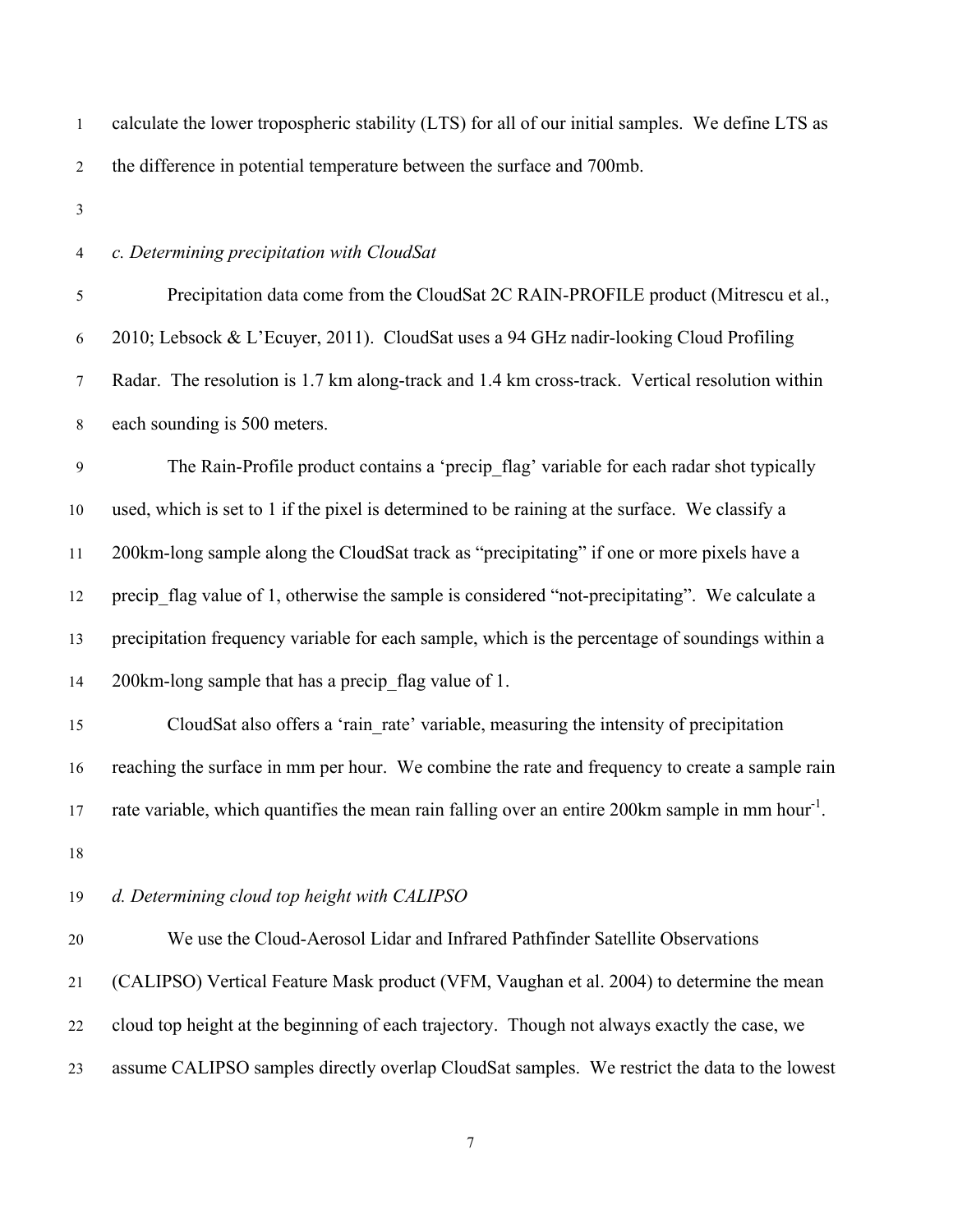3 km only, where each sounding represents a 90 meter-long footprint separated by 330 meters. Each 200 km-long sample contains ~600 individual VFM soundings. For each sounding we assume that the highest "cloud" return within the lowest 3 km represents the cloud top. We assume that the cloud top height also represents the PBL depth since marine Sc cloud tops typically sit at the base of the inversion and the highest clouds in a trade Cu field reach the trade inversion.

 Calculating PBL depth for entire samples is often more complex than for individual soundings since cloud tops may not be consistent throughout. In some cases the PBL depth is quite obvious, as in Figure 3a, while in others it is more challenging to discern as shown in Figure 3b. The red line indicates the PBL depth assigned to the samples in Figure 3a and Figure 3b. To determine the PBL depth for each sample, we use a frequency distribution of cloud top heights. The frequency distribution for the cloud top heights for Figure 3b is shown in Figure 3c. The distribution shows multiple peaks, indicating multiple cloud tops within the sample. Peaks within the distribution are considered relevant if they are at least 40% as large as the largest peak. The cloud top height for the sample is assigned to the highest altitude relevant peak. In the case of Figure 3c the largest peak is also the highest relevant peak, at around 1.9 km. If no clouds are present in the sample the boundary layer depth cannot be determined, though this occurs less than 5% of the time.

*e. Cloud amount, anomalies, and zenith angle bias for MODIS cloud mask data*

 All MODIS data for this study come from the gridded MODIS level 3 dataset (Hubanks et al. 2008, Oreopoulous 2005). We only use MODIS data from the Aqua satellite (MYD08\_D3), which flies as a part of the A-Train constellation. Cloud fraction data come from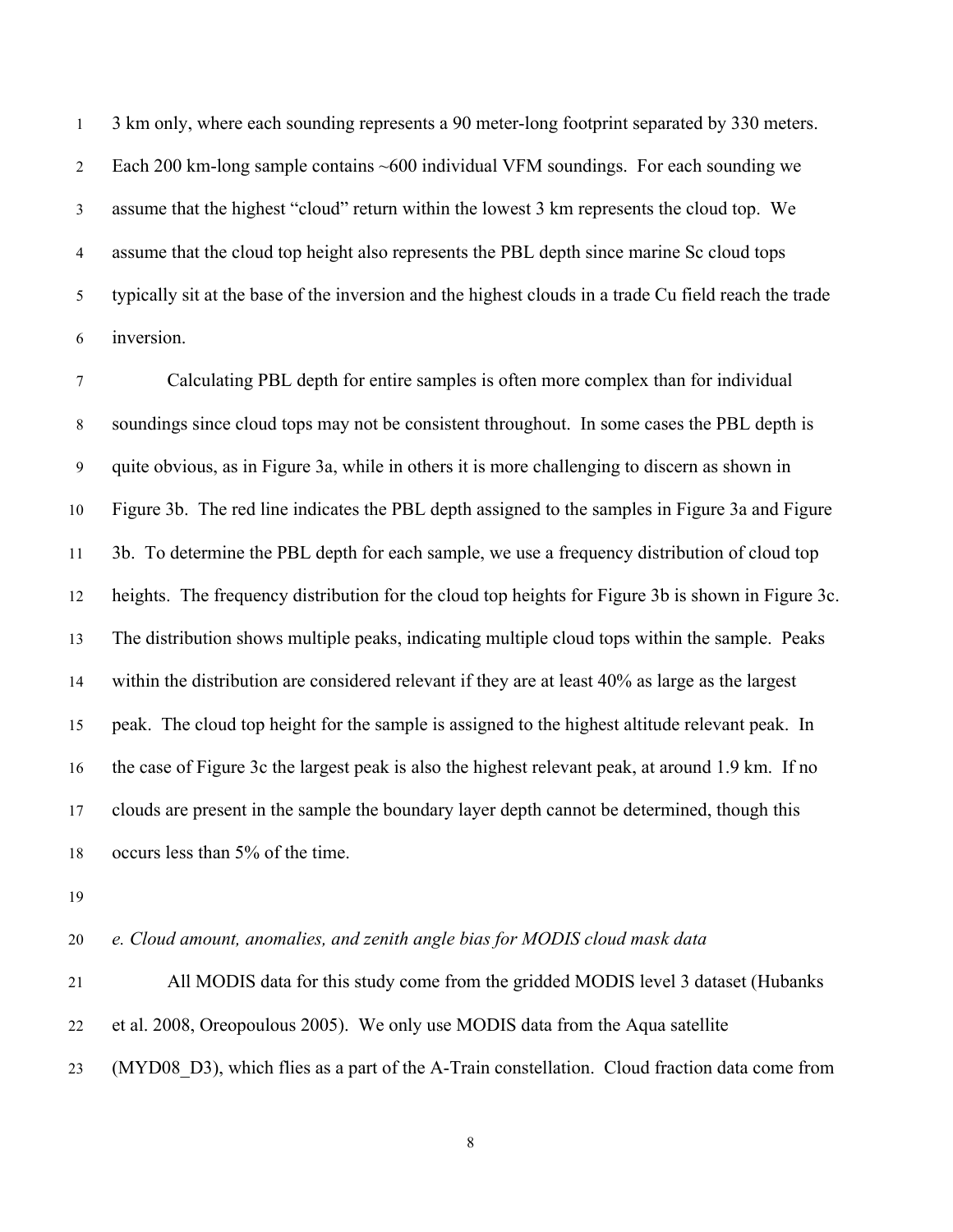the cloud mask product within the level 3 dataset. Day and night cloud fractions are available on 2 a  $1^{\circ}x1^{\circ}$  latitude/longitude grid. A  $1^{\circ}x1^{\circ}$  grid box is included in a sample if its center falls within 100 km of a sampling point along a trajectory. To reduce the effects of geographic and seasonal biases when comparing cloud evolution we convert all MODIS cloud fractions to seasonal anomalies by subtracting the mean seasonal cloud amount. Mean seasonal amounts are 6 calculated separately for day and night for each individual  $1^\circ$  x $1^\circ$  grid box using all available data from 2007-2008. Seasons are defined as December, January, February; March, April, May; June, July, August; and September, October, November.

 In order to sample nearly all of Earth in a single day the MODIS sensor relies on a very 10 wide viewing angle, with a maximum sensor zenith angle of  $\sim 67^\circ$ . Maddux et al. (2010) shows a  $11 \sim 14\%$  discrepancy in cloud fraction between scenes viewed at the highest sensor zenith angle and scenes viewed at nadir, with larger cloud fractions seen at a higher angle. The CloudSat and 13 CALIPSO satellite tracks are offset from the Aqua satellite track by  $\sim$ 215 km at the equator. Consequently, our initial (0-hour) samples are always seen at ~19° by MODIS, but our 12- and 24-hour observations are usually seen at much wider angles. Without addressing the change in zenith angles between 0-hour and later observations, we would show an erroneous increase in cloud cover as we followed our trajectories.

 Figure 4 shows how we quantify the zenith angle bias over our study regions defined in Figure 1. We limit this analysis just to our study regions because the zenith angle bias could look different in other regions where cloud thickness and vertical structure are different. We show separate curves for day and night. The vertical error bars are centered on the mean cloud fraction and show the standard error of the mean for seven zenith angle bins. Mean cloud 23 fraction is shown for each  $10^{\circ}$  zenith angle bin  $(0^{\circ} - 10^{\circ}, 10^{\circ} - 20^{\circ} \dots 60^{\circ} - 67^{\circ})$ . Curves are the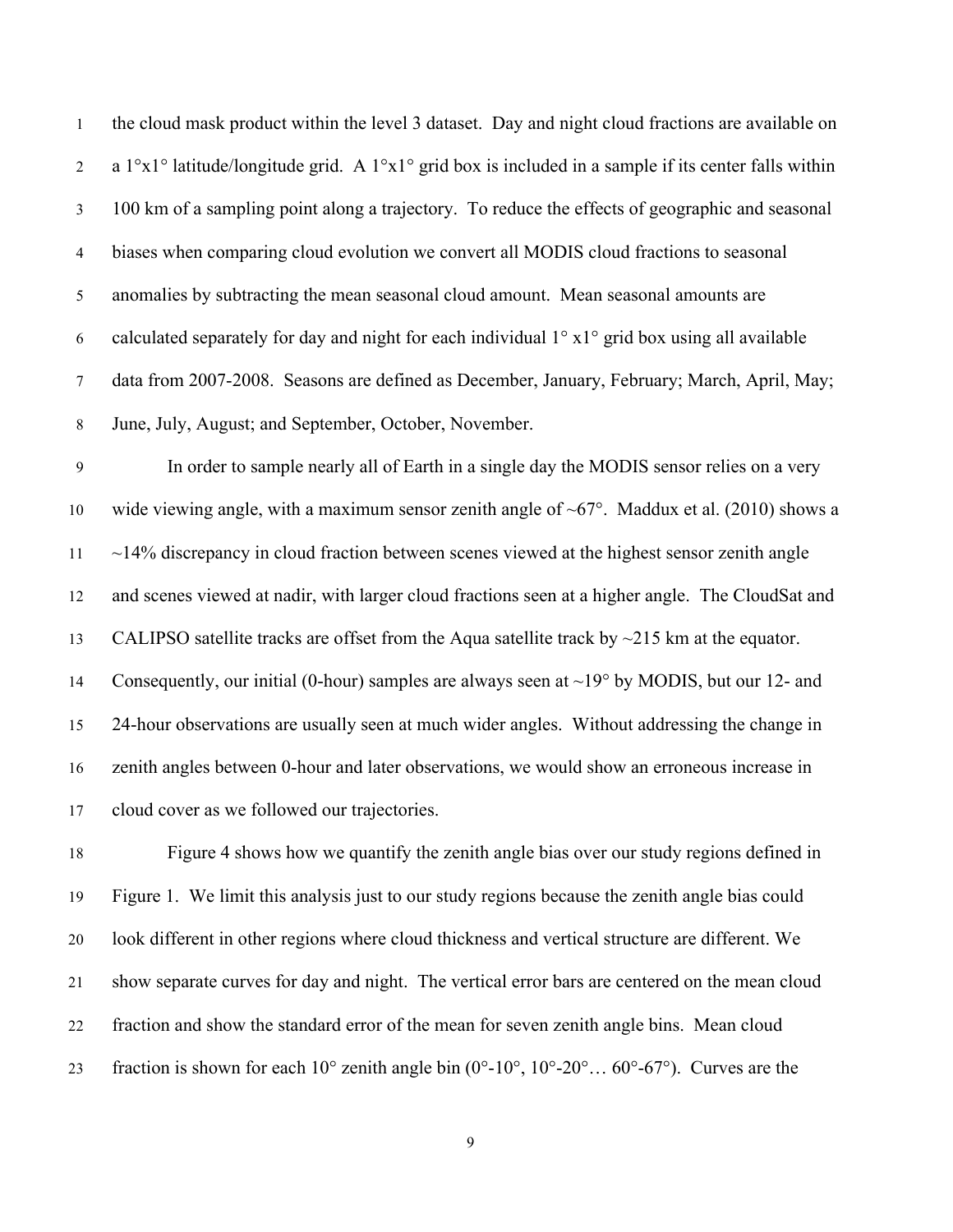1 polynomial fits to the means. We assume the bias is 0% at nadir, and at  $67^{\circ}$  the bias is  $\sim$  5.5% at 2 night and  $\sim$ 13% during the day.

 Nighttime zenith angle data were not available from MODIS, requiring us to estimate the sensor zenith angle based on distance from the satellite track. Figure 4 shows the actual daytime zenith angle bias in blue and the estimated bias in red, both for daytime only. The overlap of the red and blue curves shows that our estimated zenith angles match the reported angles very closely. Data for the black line (night) rely only on estimated zenith angles. The difference between the red/blue curves and the black curve shows that the zenith angle bias is markedly different between day and night. This may be due to differing sensors used by MODIS during day and night, and also due to higher cloud fraction at night. Overcast conditions are more common at night, and the zenith angle bias is nonexistent for 100% cloud cover, leading to less overall nighttime bias.

 Every seasonal cloud cover anomaly we calculate has the zenith angle bias removed based on the sample's mean sensor zenith angle. An example of how the zenith angle bias could impact our results is shown by the red and blue X's on Figure 4. Red X's show the mean zenith angle at 24 hours for trajectories that had no precipitation at their beginning. The blue X's show the mean zenith angle at 24 hours for trajectories that did show precipitation at their beginning. The angles are different because precipitating trajectories tend to originate farther offshore and travel farther to the west, so they are sampled at a lower angle the following day. The difference between the two angles is 7°, overall biasing cloud fraction at 24 hours for non precipitating samples high by 0.9% during the night and 2.2% during the day, both significant in the context of our results.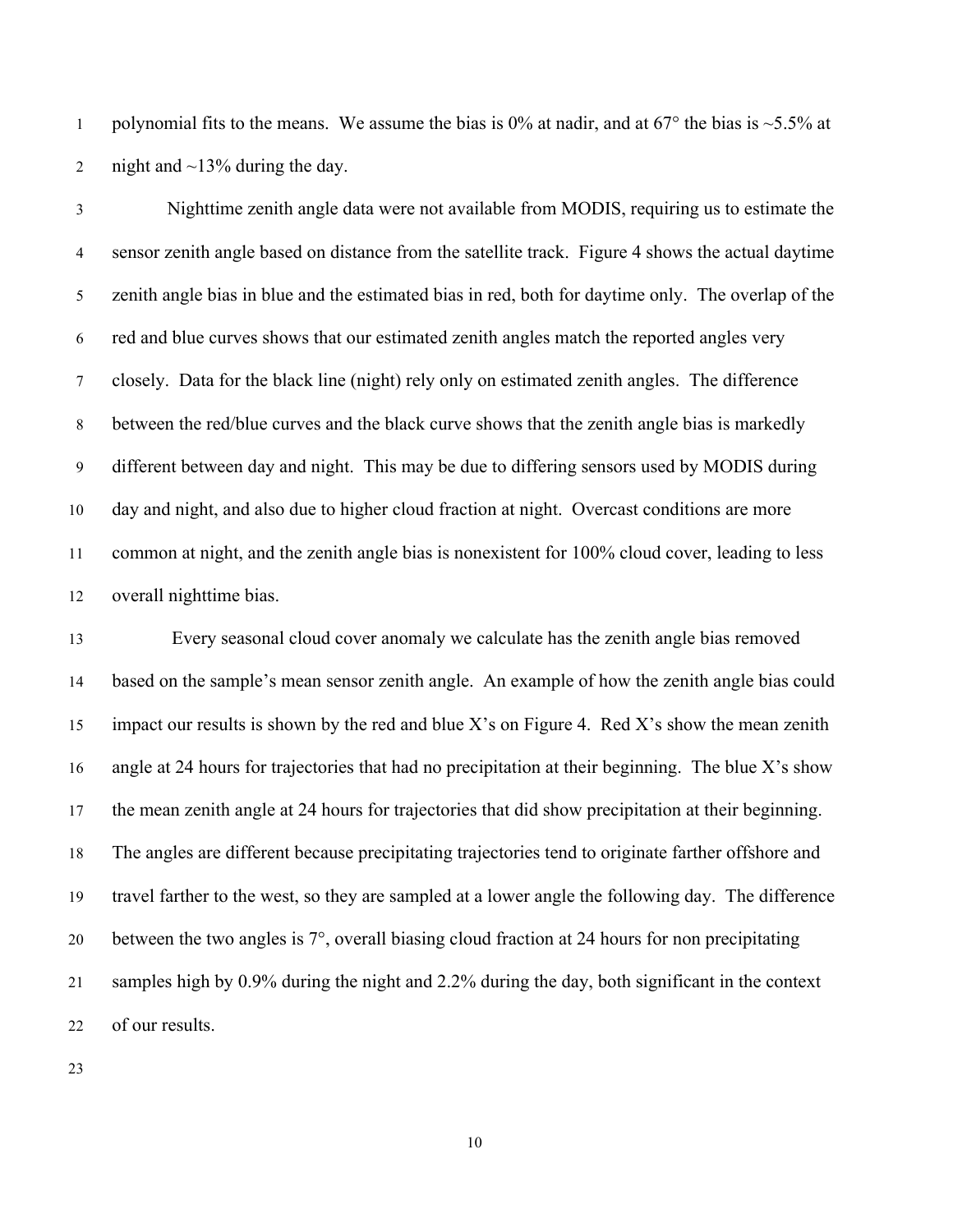## 1 *f. Droplet concentration and high cloud filter from MODIS optical properties*

2 Liquid water path (LWP) and cloud droplet effective radius  $(r_e)$  come from the cloud 3 optical properties product within the MODIS level 3 dataset. These variables are only available 4 during daytime. Both LWP and  $r_e$  display a zenith angle bias. For sensor zenith angles between  $0^{\circ}$  and 65°, LWP shows a bias at high angles of -0.01 kg/m<sup>2</sup>, and r<sub>e</sub> shows a bias at high angles 6 of 1.2  $\mu$ m. The mean value of LWP is ~0.085 kg/m<sup>2</sup>, and the mean of r<sub>e</sub> is ~16.7  $\mu$ m. After 7 removing the zenith angle biases, we use these two variables and the relationship in the 8 following equation (Boers et al., 2006; Bennartz, 2007) to estimate effective concentration (N<sub>eff</sub>) 9 specifically for clouds in the marine boundary layer:

10

11 Equation 1: 
$$
N_{\text{eff}} = \sqrt{2}B^3 \Gamma_{\text{eff}}^{1/2} \frac{LWP^{1/2}}{r_e(h)^3}
$$

12

13 We then calculate droplet concentration with the relationship:  $N_d = N_{eff}/k$ , with *k* assumed to be 14 to 0.8 for marine stratiform clouds (Martin et al. 1994, Wood 2000).

15 Similar to the MODIS cloud fraction data, we convert  $N_d$  values to seasonal anomalies in 16 order to minimize any effects of geographical and seasonal variation.

 We also use daytime cloud cover data from the MODIS L3 optical properties dataset to filter for high and middle cloud cover. The optical properties dataset provides a measure of ice cloud cover, unknown cloud cover, liquid cloud cover, and single-layer liquid cloud cover. For each trajectory we consider cloud observations to be free of interfering clouds if the measure of single-layer liquid cloud is equal to total liquid cloud, if the unknown cloud cover is equal to zero, and if the ice cloud cover is equal to zero. This filter is applied for all trajectories during daytime, so 24-hour trajectories beginning at night are filtered once during the day, while 24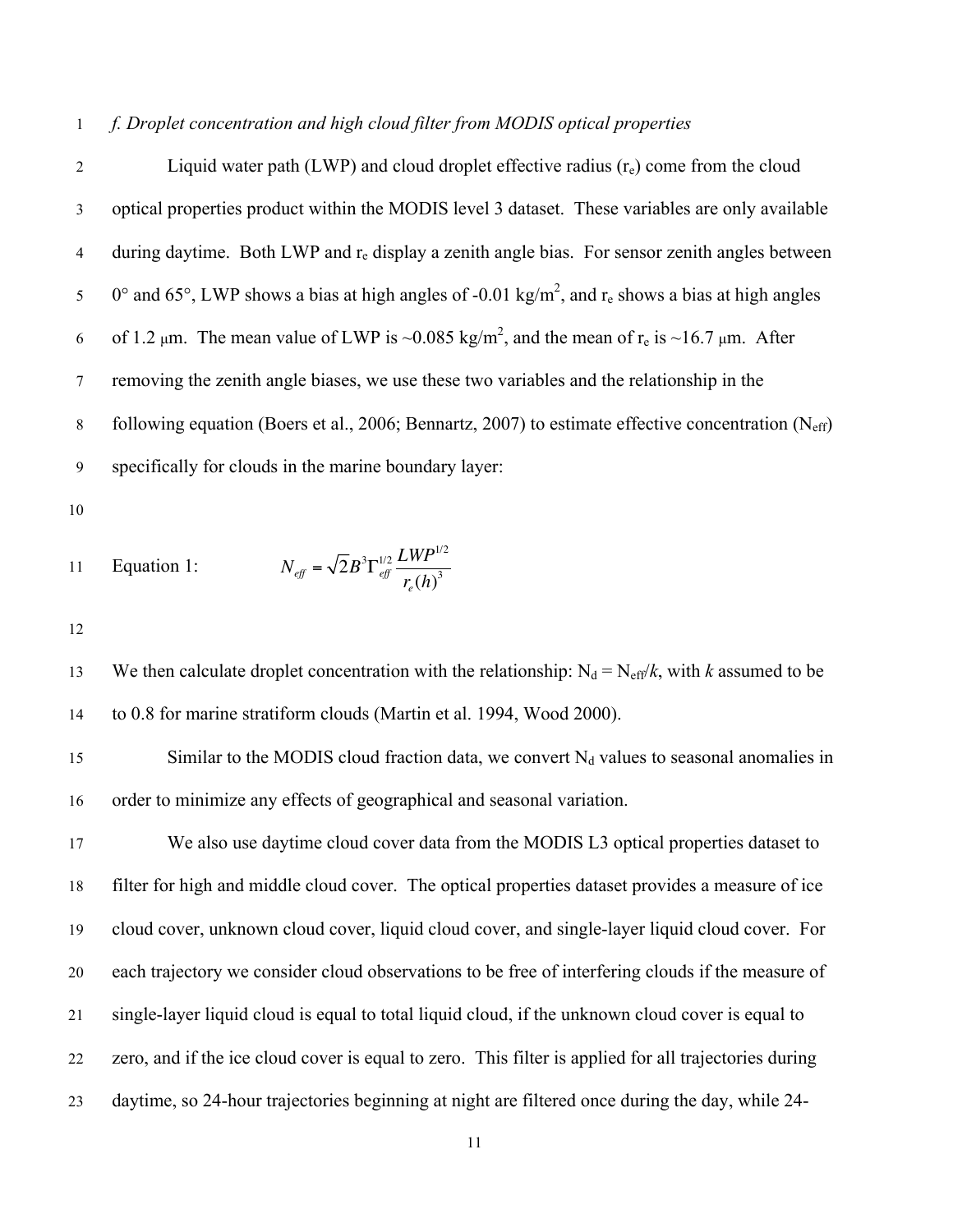hour trajectories beginning during the day are filtered at their beginning and again at their end. Results have been processed with and without the filter and the vast majority of our figures were qualitatively unaffected by interfering clouds. Figures are labeled if they use filtered results.

*g. LWP using AMSR - E*

 The Advanced Microwave Scanning Radiometer – EOS (AMSR-E) provides a separate measure of LWP for day and night (Wentz & Meissner, 2004), unlike the daytime-only MODIS LWP. The AMSR-E instrument is a passive-microwave radiometer carried aboard the Aqua satellite along with MODIS, providing concurrent sampling of clouds and cloud water content. The AMSR-E measures brightness temperatures at 6.925, 10.65, 18.7, 23.8, 36.5, and 89.0 GHz. The instrument has a swath width of 1450km, corresponding to a maximum sensor zenith angle of ~46°. We performed a zenith angle test for the AMSR-E LWP data in the same way as the MODIS data described above in section 2e, but did not find a significant zenith angle bias. AMSR-E level 3 data are averaged to match the 1°x1° grid of the level 3 MODIS data. After averaging, our sampling routines are identical for AMSR-E and MODIS.

 Once again, to ensure that there are no geographic or seasonal biases in the LWP data we use a climatology of LWP from 2007-2008 to determine seasonal day and night LWP anomalies. 

## *h. Bias due to differing initial distributions*

 The purpose of this work is to find environmental factors that would alter the evolution of otherwise identical starting scenes. One of our goals is to show how precipitation affects the evolution of stratocumulus. However, when grouping trajectories by whether or not there is precipitation (or virtually anything else), those two groups are unlikely to have identical mean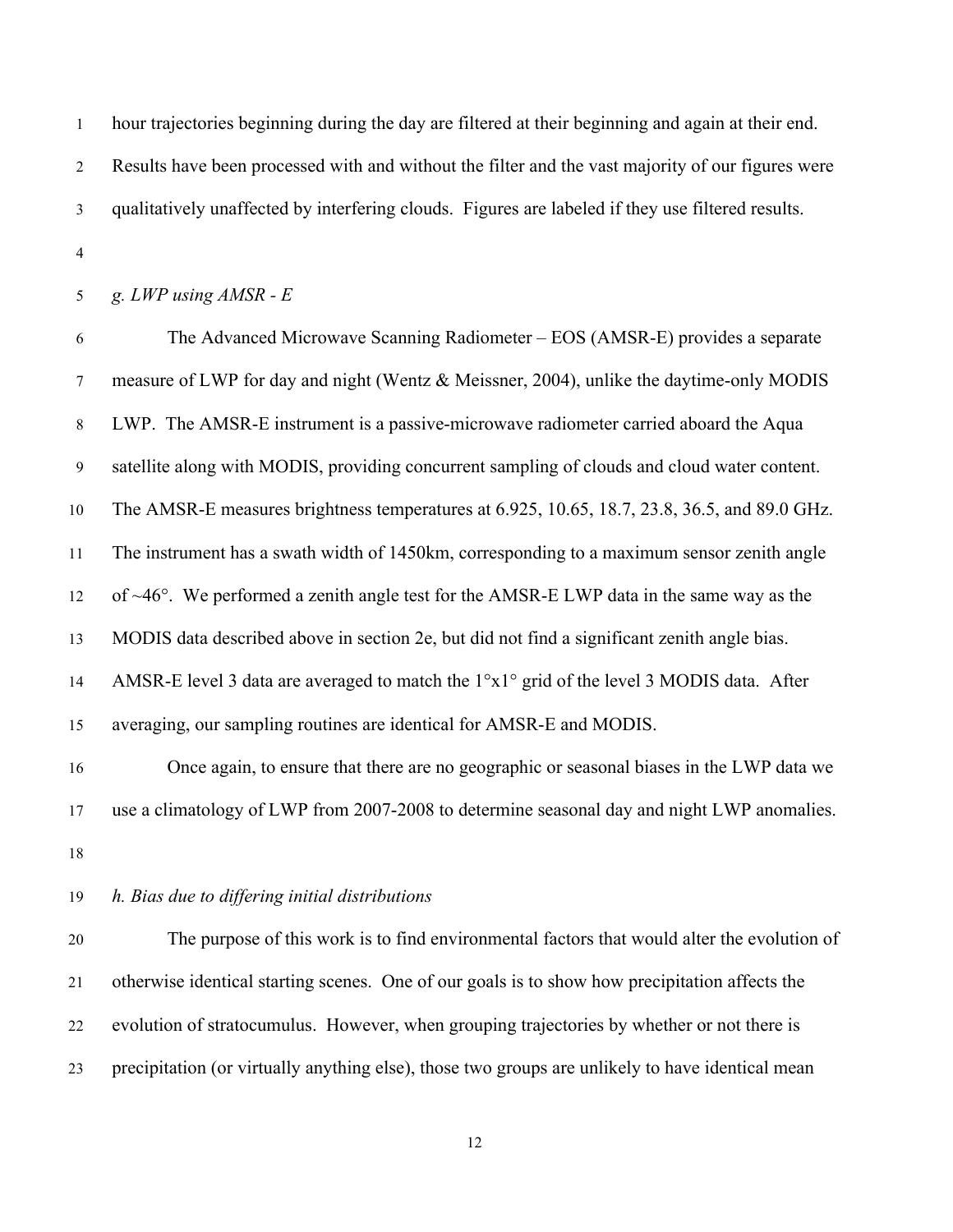characteristics at their beginning (ie, they will have different starting mean cloud amounts).

 Figure 5 shows the relative frequency of initial cloud cover anomalies for precipitating and dry (non-precipitating) trajectories. It shows that precipitating trajectories tend to begin with more strongly positive cloud cover anomalies.

 Figure 6 shows the relationship between mean starting cloud cover anomaly and mean 6 delta cloud cover anomaly  $(\triangle CCA)$  for our trajectories (blue line for 24-hours, green for 12). The slopes of the blue and green lines are both between 0 and -1. A slope of 0 would occur if ending anomalies were equal to beginning anomalies, while a slope of -1 would occur if ending anomalies were completely random relative to beginning anomalies. The slopes of the blue and green lines indicate that cloud cover anomalies tend to persist in time, but that there is a decorrelation over time, which is influenced by a wide variety of processes. Figure 6 suggests that a decline is more likely when beginning cloud-cover-anomalies are high, while an increase is more likely when beginning anomalies are low.

 A direct comparison of ΔCCA between two subsets of the data would be biased by their initial distributions. Any randomly chosen group of trajectories with below-average initial-16 cloud-cover-anomalies would be expected to show an increase in  $\Delta CCA$ , while a randomly chosen group of above average initial anomalies is likely to show a decline. Both changes would occur regardless of precipitation.

 In order to directly compare the evolution of different groups of trajectories we cannot use ΔCCA. Instead we can use the consistent linear relationship in Figure 6 to predict how each trajectory would be expected to evolve in the mean solely as a function of initial-cloud-cover- anomaly. We can then subtract the predicted change from the actual change, creating a quantity of delta cloud cover independent of the initial distribution. This Difference-From-Predicted-Δ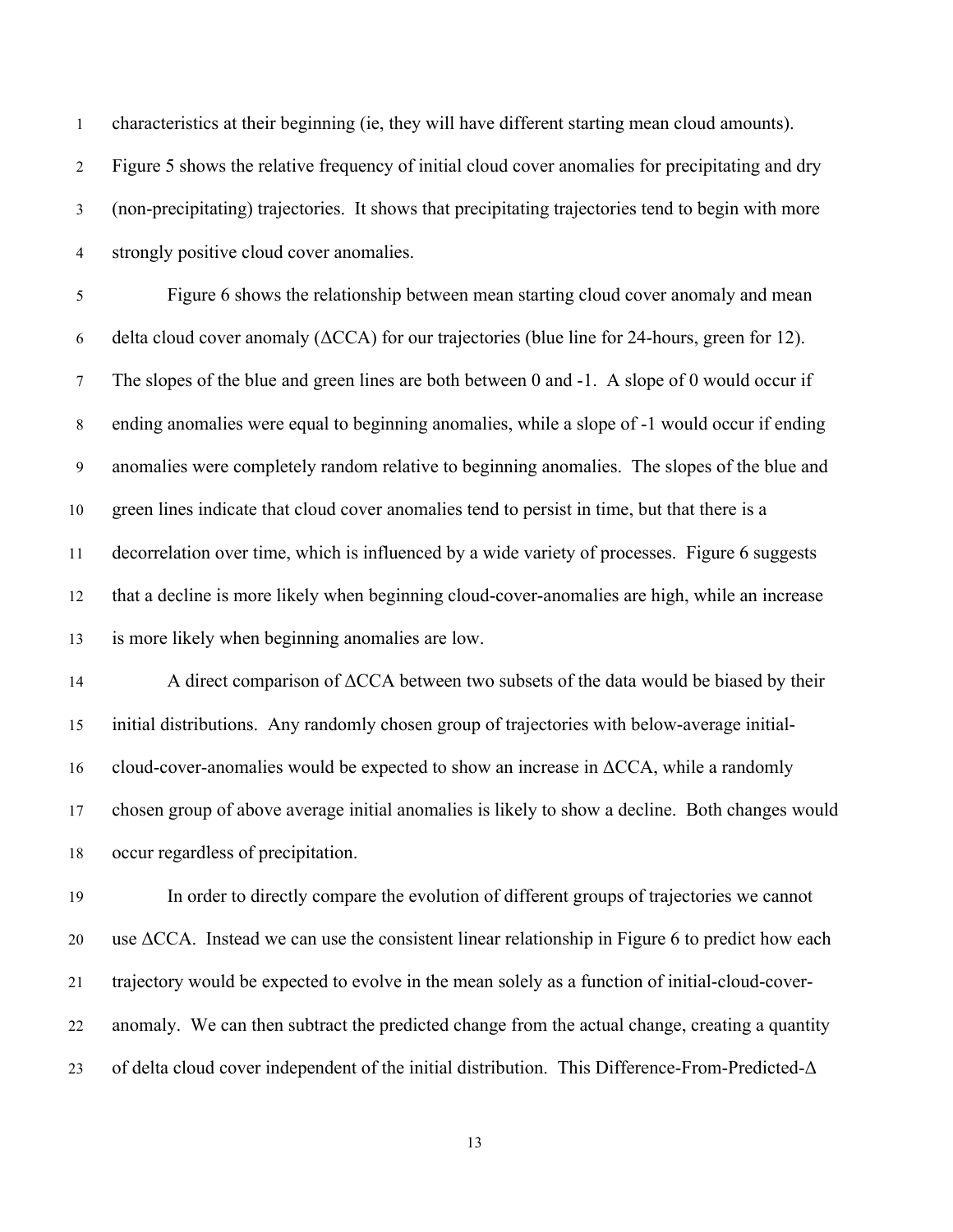| $\mathbf{1}$     | quantity ( $DP-\Delta$ ) is what we use to compare groups of trajectories. We repeat this analysis for          |
|------------------|-----------------------------------------------------------------------------------------------------------------|
| $\sqrt{2}$       | AMSR-E LWP and our MODIS-derived $N_d$ , for which there are also consistent linear                             |
| $\mathfrak{Z}$   | relationships between their initial values and the means of their 24-hour changes (not shown).                  |
| $\overline{4}$   | An example of this method would begin with a trajectory showing 80% cloud cover at                              |
| 5                | hour zero (H0) and location zero (L0). The seasonal mean cloud cover at L0 is 60%, meaning                      |
| 6                | the initial cloud cover anomaly (A0) is $+20\%$ . Sampling along the trajectory after 24 hours at               |
| $\boldsymbol{7}$ | location L24, the observed cloud cover is 50% (after adjusting for the zenith angle bias).                      |
| $\,8\,$          | Seasonal mean cloud cover at L24 is 45%, indicating an anomaly at 24 hours (A24) of $+5\%$ . The                |
| $\overline{9}$   | $\Delta$ Cloud Cover Anomaly ( $\Delta CCA$ , A24-A0) is -15%. Figure 6 shows that the average of all           |
| 10               | trajectories starting with an initial anomaly of 20% would show an average decrease of 13% after                |
| 11               | 24 hours, we call this average decrease the predicted change $(P-\Delta)$ . The difference from                 |
| 12               | predicted (DP- $\Delta = \Delta CCA - P-\Delta$ ) is -2%. This means that our single trajectory decreases by an |
| 13               | additional 2% relative to the average decrease, so its difference from predicted is -2%. By                     |
| 14               | grouping trajectories and comparing $DP-\Delta$ between groups we will look at whether certain                  |
| 15               | environmental factors can significantly affect cloud evolution relative to the predicted change.                |
| 16               | Our results focus on DP- $\Delta$ values only at 24 hours because the slopes for 12-hour $\Delta CCA$           |
| 17               | vs the initial anomaly showed a significant diurnal dependence. Slopes for 12-hour changes                      |
| 18               | were steeper when transitioning from day-to-night compared to night-to-day. This diurnal                        |
| 19               | dependence suggests that anomalies are more persistent from night-to-day, rather than day-to-                   |
| 20               | night. This night-to-day persistence was first examined in Pincus et al. (1997). Slopes for 24-                 |
| 21               | hour ACCA did not show a significant difference from day-to-day versus night-to-night.                          |
| 22               |                                                                                                                 |

# **3. Results**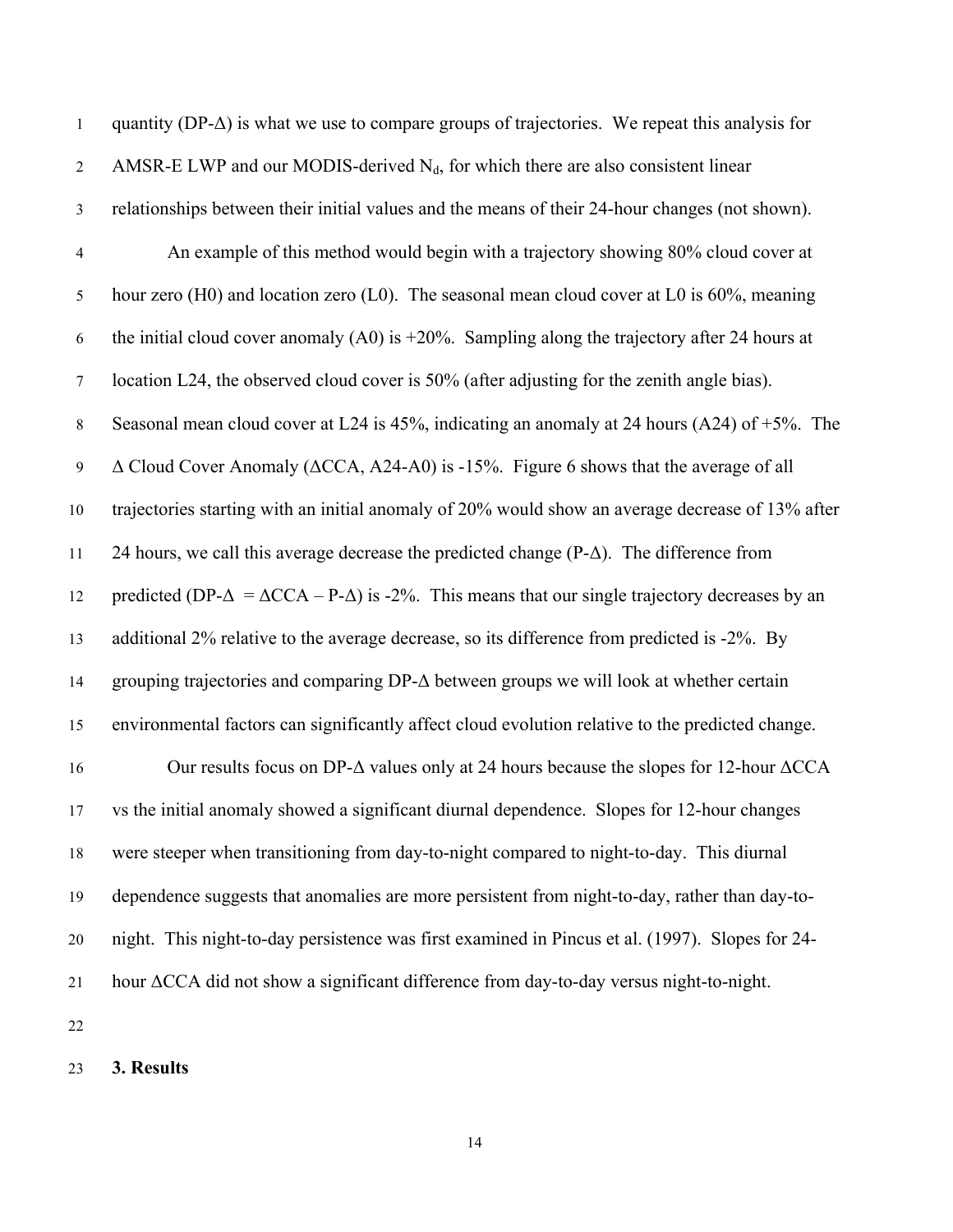Stratocumulus breakup is modulated by several variables. A comprehensive study of all variables related to cloud breakup would require a much larger sample size than we currently have available. In this work we originally set out to assess whether precipitation can act to significantly alter Sc evolution. The concurrent CloudSat and CALIPSO data show a significant positive correlation between precipitation and boundary layer depth. Further, the concurrent ECMWF-AUX data shows that PBL depth is negatively correlated with LTS, which is also shown by Wood and Hartmann (2006). To study the effects of one variable we must hold the others constant to see whether PBL depth, precipitation, LTS, or all three independently contribute to Sc breakup. Because of our limited sample size we limit our analysis to these three variables for now. We choose these three not only because they are correlated, but because each has been identified from theory and/or modeling as being potentially important for breakup, while each may act differently to alter cloud evolution (i.e. stronger stability leads to less mixing at cloud top, deeper boundary layers are decoupled leading to altered moisture and aerosol sources, and precipitation leads to altered aerosols and altered thermodynamic structure in the PBL). Beyond this study we hope to use our methods to study the effects of high clouds, upper level humidity, divergence, and other proposed causes of Sc breakup.

17 In Figures 7, 8, and 9 we plot DP- $\Delta$  values for two sets of trajectories, shown as the two separate lines on each panel. Sets are determined by whether the starting values of precipitation rate, LTS, or PBL depth are high or low. DP-Δ values are shown along the y-axis. Variables held constant in bins are shown along the x-axis. Bins are not uniform, but are instead chosen to have equal numbers of trajectories per bin, with 25% of the trajectories in each bin. Significant separation between the sets in the y-direction suggests that the high/low variable we use to define the sets *is* a factor in Sc breakup independent of the variable along the x-axis.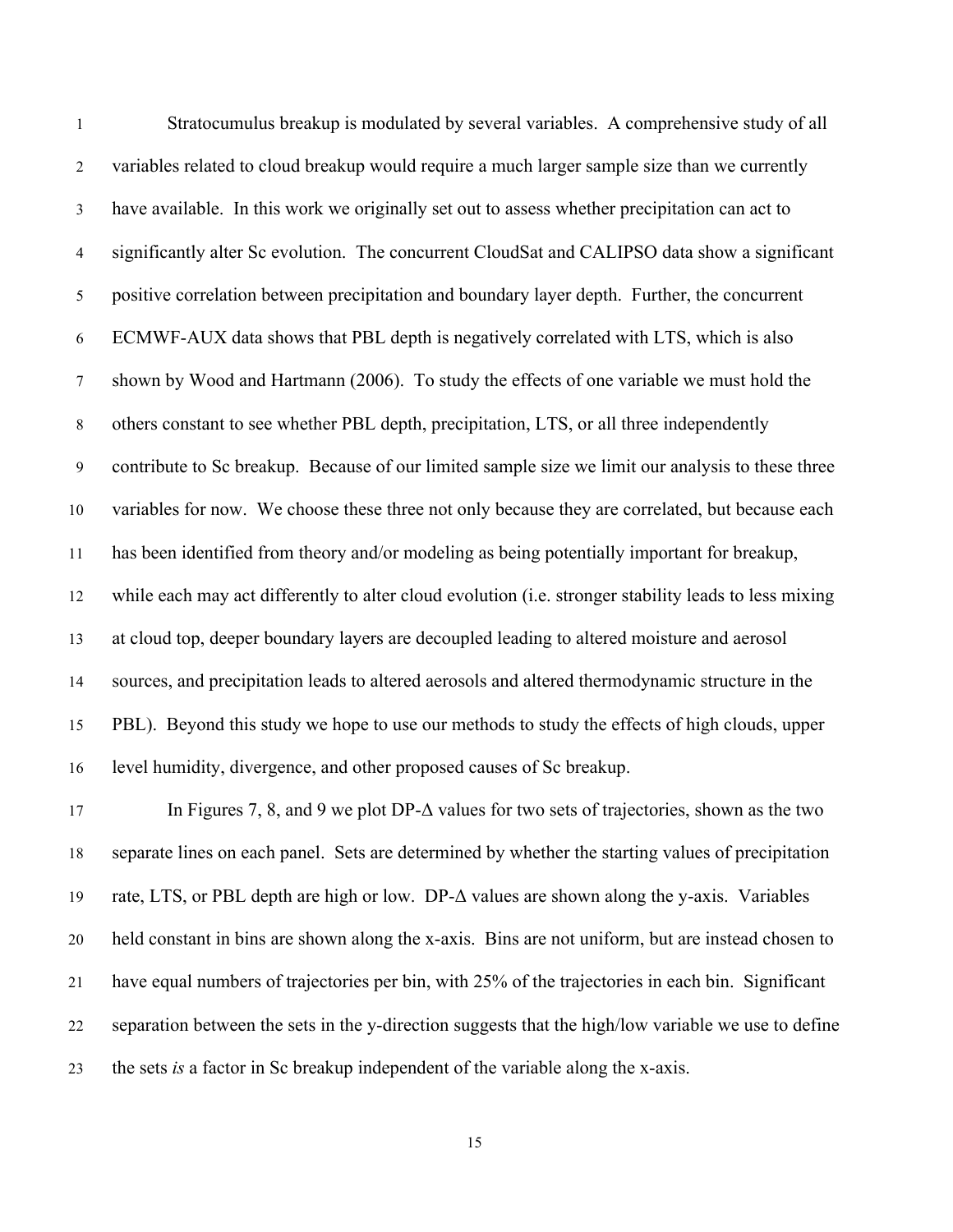## *a. DP-Δ cloud cover anomalies*

 Figure 7a and Figure 7b show DP-Δ cloud anomalies (y-axis) for bins of constant boundary layer depth (x-axis). Trajectories are separated by above or below zero LTS-anomalies in Figure 7a while trajectories are separated by above or below median precipitation-rate 6 (median  $\sim$  0.01 mm/hr) in Figure 7b. Plots show a negative slope, indicating an inverse relationship between boundary layer depth and cloud breakup. Figure 7a shows significant separation between the high- and low-LTS trajectories. This suggests that LTS anomalies significantly affect cloud breakup independent of PBL depth, with clouds persisting under high LTS conditions. A more complex result for trajectories with above- and below-median precipitation appears in Figure 7b. The effects of precipitation on Sc breakup appear smaller than LTS, and not consistent across the bins of constant PBL depth. Precipitation may be associated with cloud persistence in shallow boundary layers while it may be associated with cloud breakup in deeper boundary layers, though the separation of the two groups is only marginally significant on either end of their overlap. The offset along the x-axis of the two sets in Figure 7b indicates that precipitation tends to be more frequent in deeper boundary layers, which is consistent with previous findings (i.e. Bretherton et al. 2010, Wood 2012). Without controlling for PBL depth, precipitation could falsely appear to be a major contributing factor in Sc breakup.

 DP-Δ cloud anomalies for bins of constant LTS anomalies are shown in Figure 7c and Figure 7d. Both plots show a positive slope, supporting the results from Figure 7a that LTS is a significant factor in cloud breakup, and that positive LTS anomalies are associated with more persistent clouds. Figure 7c shows that PBL depth is a factor in cloud breakup when LTS is held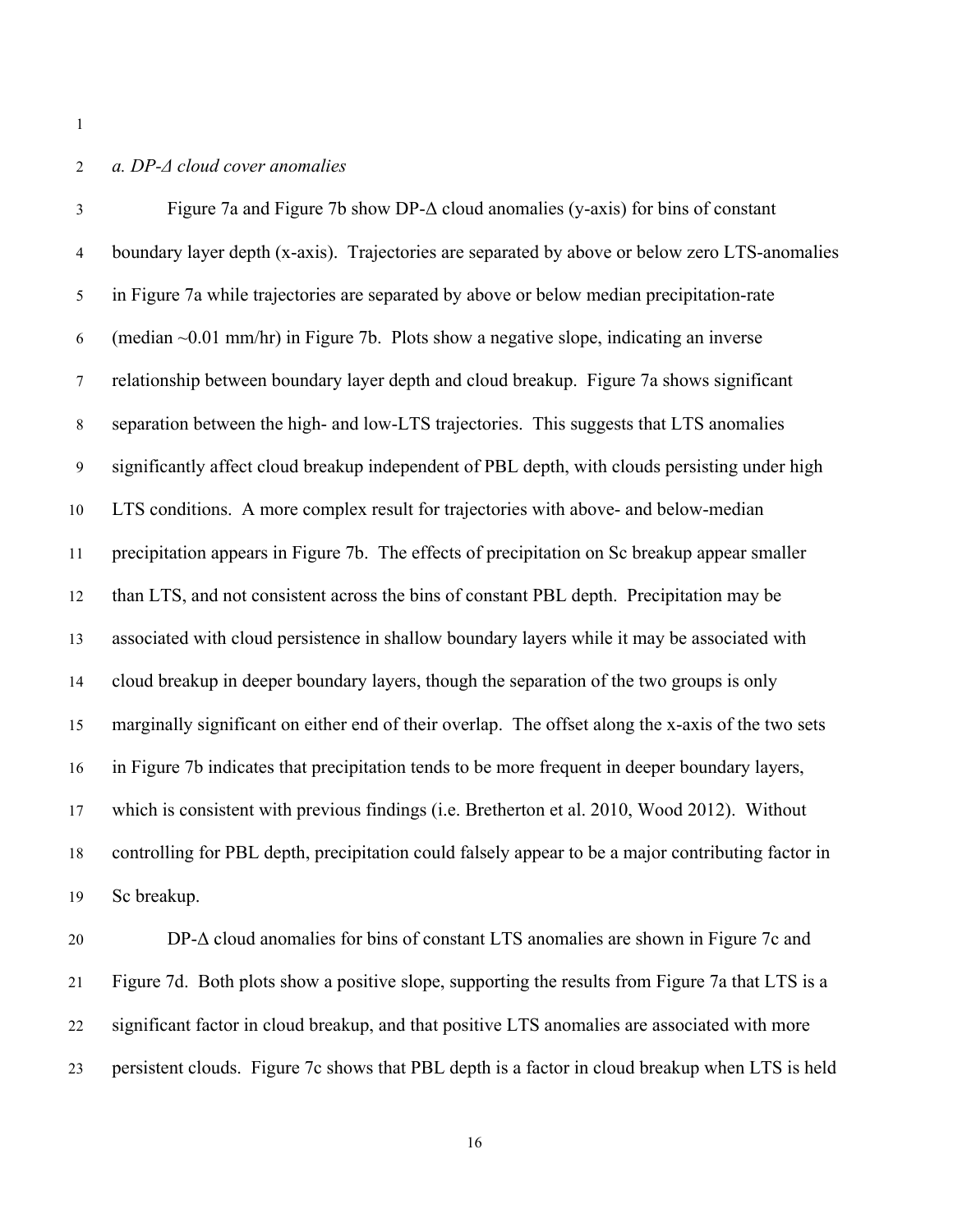constant; cloud cover appears to be more persistent in shallow boundary layers than in deeper ones. Figure 7d shows less separation for above- and below-median precipitation, especially in high LTS, once again suggesting that precipitation is less of a factor in Sc breakup relative to PBL depth or LTS. This measure of precipitation is but one metric, however, and later we will investigate other metrics (i.e. heavy precipitation, which may be associated with cloud persistence in shallow PBLs and cloud breakup in deep PBLs).

 Figure 7e and Figure 7f show DP-Δ cloud anomalies for bins of constant rain rate. Both frames show significant separation between the two groups of trajectories. This result verifies the takeaway from the prior two figures: That LTS and PBL depth are more significant factors in Sc breakup compared with precipitation, and that Sc persists in shallow boundary layers and in environments with high LTS. Three of the four plots show a slight negative slope, possibly suggesting that high rain rates may slightly favor cloud breakup, but these slopes are marginally significant at best. We investigate this in the *rain rate* section (3.e).

*b. DP-Δ cloud LWP*

 Figure 8 follows the same template as Figure 7, but instead of DP-Δ cloud anomaly we show DP-Δ LWP. This was the lone figure that showed significantly different results when observations with interfering clouds were filtered out of the analysis, so Figure 8 is based on LWP retrievals taken only when ice clouds, unknown clouds, and multi-layered clouds were all absent from coinciding observations from the MODIS optical properties dataset. We discuss changes in LWP as changes "relative" to the evolution of all trajectories as a whole rather than as absolute changes.

The evolution of LWP behaves slightly differently than the evolution of cloud cover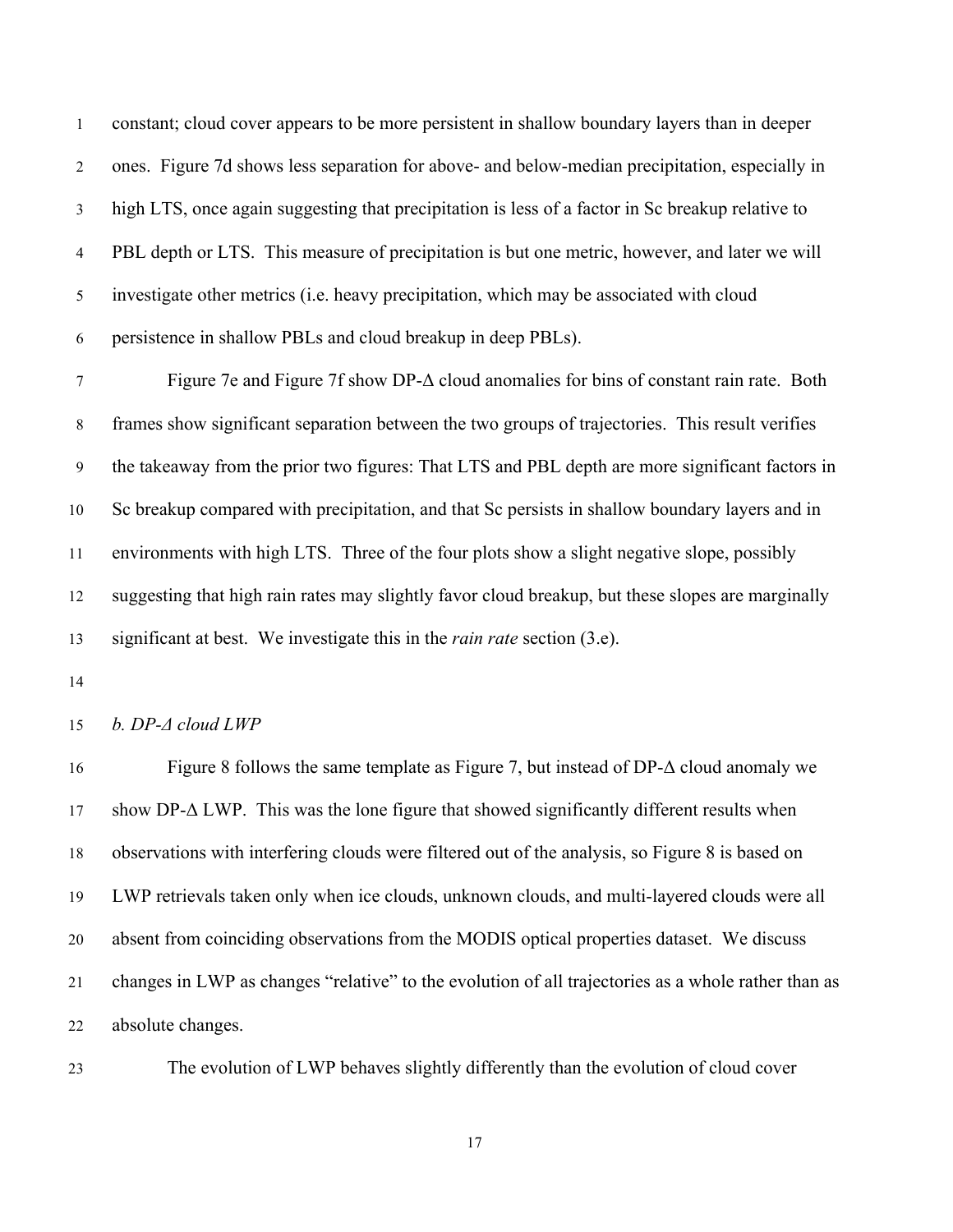anomalies in terms of sensitivity to our parameters. Separation between the two groups of trajectories in each panel in Figure 8 is generally less than those in Figure 7. Initially high LTS in shallow boundary layers (Figure 8a) or boundary layers with low rain rates (Figure 8f) is weakly associated with relatively persistent LWP. These results are not statistically significant as the standard errors show some overlap. Precipitation shows a stronger relationship with LWP than with cloud cover. Rain may lead to a relative reduction in LWP, especially in deeper boundary layers or environments with lower LTS (Figure 8b and Figure 8d). PBL depth has a similar affect on LWP as on cloud anomalies, with LWP persisting in shallow boundary layers (Figure 8c and Figure 8e).

*c. DP-Δ Nd*

12 Figure 9 once again follows the template of Figure 7 and Figure 8, but for DP- $\Delta$  of N<sub>d</sub> 13 anomalies. Figure 9a and Figure 9b show that  $N_d$  evolution is strongly dependent on boundary 14 layer depth for PBLs shallower than 1.5 km. In those shallow boundary layers  $N_d$  is generally more persistent, but also dependent on LTS and perhaps precipitation, with higher stability and 16 drier environments associated with relatively positive changes in  $N_d$ .  $N_d$  evolution in deeper 17 boundary layers is not significantly affected by LTS or precipitation.  $N_d$  shows consistent relative declines in boundary layers deeper than 1.5 km. This is reinforced by Figure 9c and 19 Figure 9e, both showing consistent, slightly negative DP- $\Delta$  of N<sub>d</sub> in deep boundary layers, but 20 positive relative changes in DP- $\Delta N_d$  in shallow boundary layers. Slopes of the shallow boundary layer plots (the black curves in Figure 9c and Figure 9d) agree with our interpretations 22 of Figure 9a and Figure 9b, that rain and low LTS lead to relative declines in  $N_d$ , as long as the boundary layer is shallow.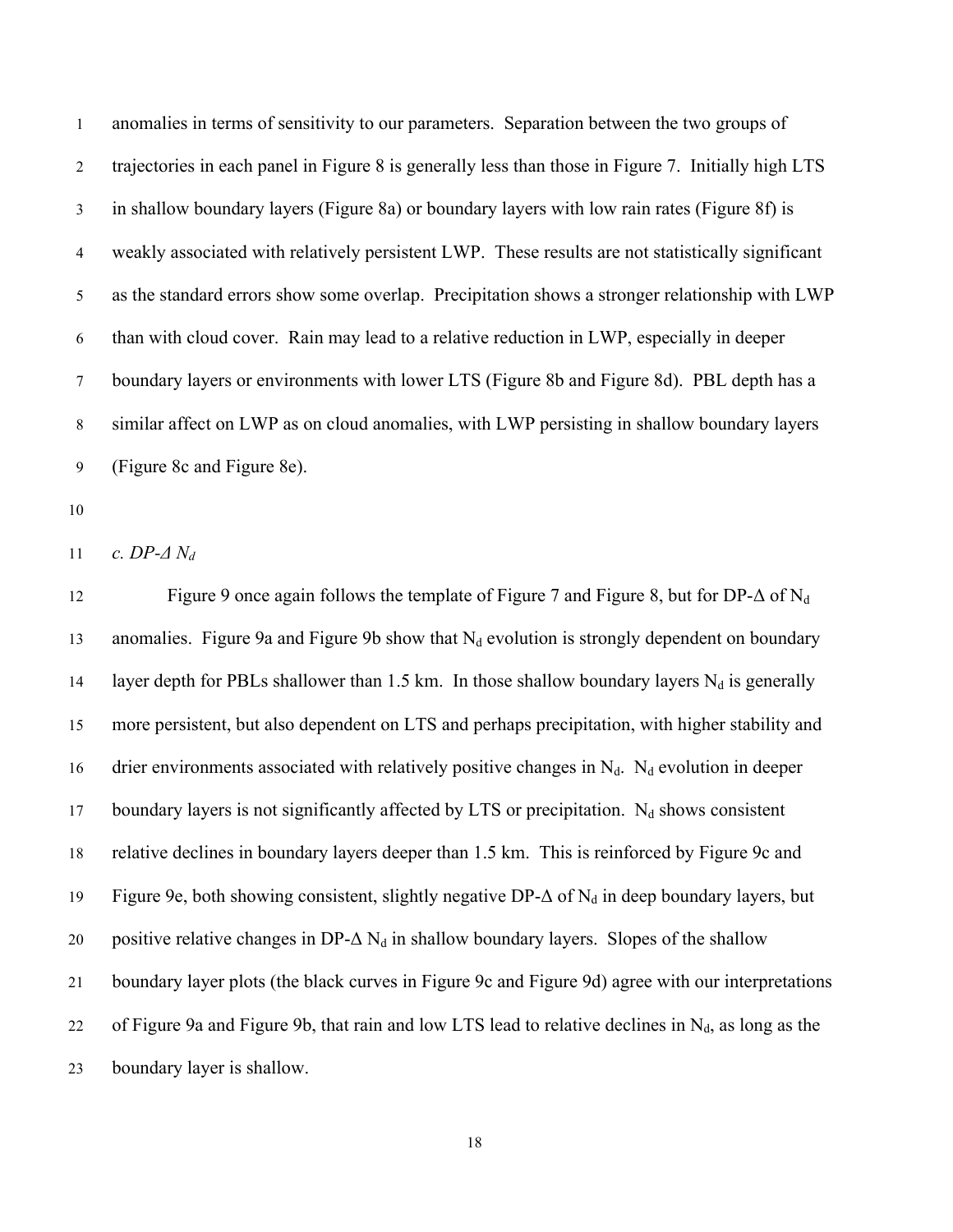## *d. Regional differences*

 We have carried out the analysis described in the prior three sub-sections for each of our regions individually. Figure 10 and Figure 11 show a subset of the figures for two of our regions from Figure 1): the Southeast Pacific and the Eastern Indian Ocean. The figures are arranged identically. These subsets are shown because they exhibit somewhat different behavior relative to the all-region aggregates shown in Figure 7-Figure 9.

 The southeast Pacific is shown if Figure 10. Figure 10a and Figure 10b show DP-Δ of cloud cover anomalies for groups of high and low LTS and high and low rain rate for bins of constant PBL depth. Figure 10a shows agreement with our prior results: Low LTS is associated with cloud breakup. The rain rate breakdown (Figure 10b) shows a distinctly different relationship for this region: Clouds persist with increased precipitation, especially in shallower boundary layers. Figure 10c and Figure 10d show PBL depth and high and low rain rate for bins of constant LTS anomaly. The almost perfect overlap in Figure 10c suggests that PBL depth is not a significant factor in cloud breakup over the Southeast Pacific. Figure 10d again shows that higher rain rates over the Southeast Pacific lead to cloud persistence.

 Figure 11 shows that Sc breakup over the Eastern Indian Ocean is likely driven by different forcings than the Southeast Pacific. Figure 11a and Figure 11c show that LTS anomalies may not affect Sc breakup, while PBL depth does affect breakup. Figure 11b and Figure 11d show that higher rain rates are associated with Sc breakup.

21 We do not show the regional breakdowns for LWP and  $N_d$ . Liquid water path does not show consistent results when broken down by region. LWP shows the widest error bars and least separation between sets (Figure 8) and this is exacerbated with smaller sample sizes for a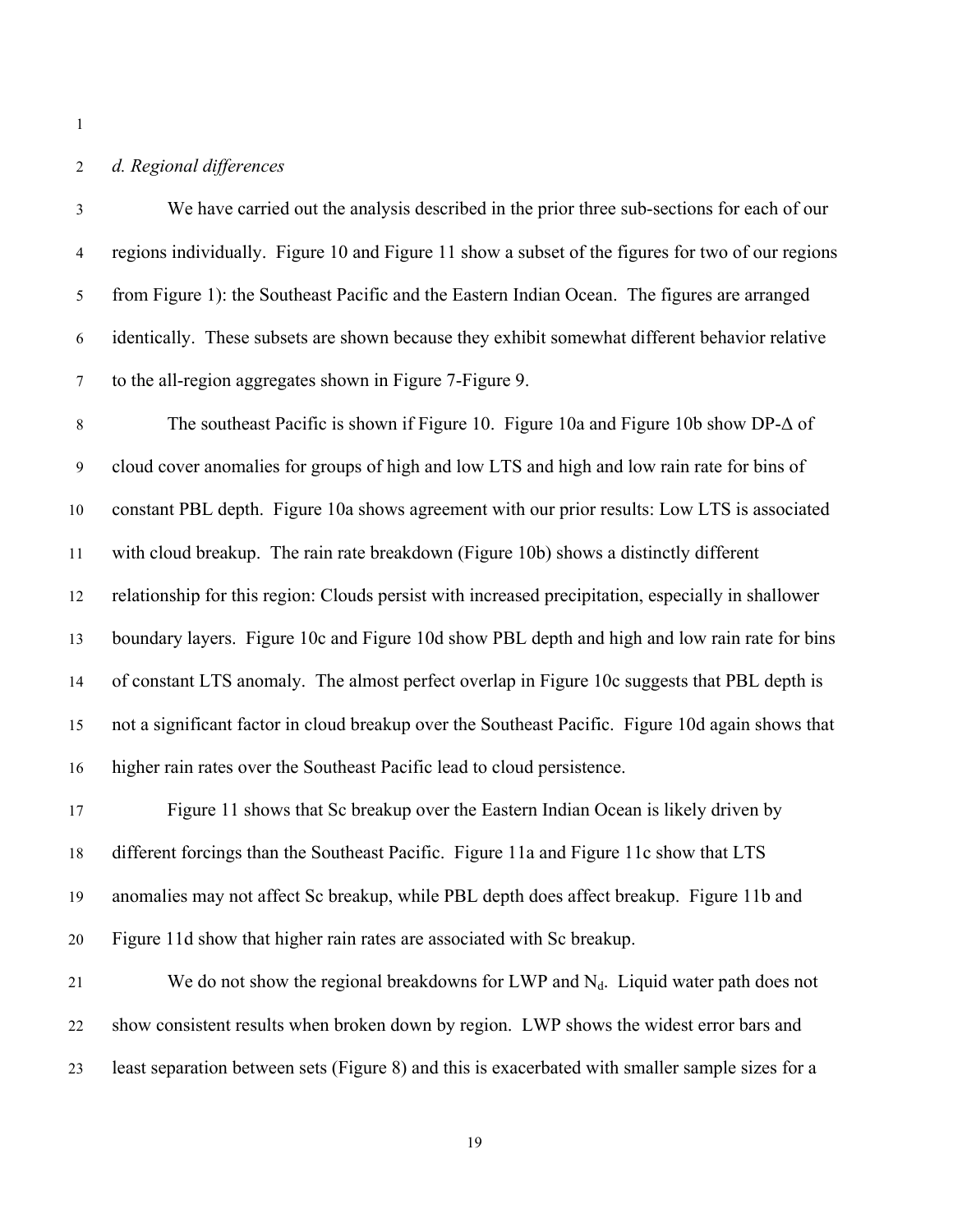1 regional breakdown. Results for  $N_d$  evolution for each region are much more consistent, with all of the aforementioned relationships remaining intact even when broken down by region.

*e. Rain Rate*

 Precipitation may have a subtle contribution to cloud breakup or persistence depending on boundary layer depth, as hinted at in Figure 7b. There are different aspects of precipitation that might influence PBLs in different ways (i.e. Wang and Feingold 2009, and Wood 2012 find that it is heavy precipitation reaching the surface that causes a closed to open cell transition). Clouds in shallow boundary layers appear to be more persistent with than without precipitation while clouds in deep boundary layers break up faster with precipitation. We investigate this further in Figure 12, which includes rain rate in the analysiså. Figure 12 shows three curves, one 12 for below-median rain-rate (rate  $\leq 0.01$  mm/hr, green), above-median moderate rain (0.01  $\leq$  rate  $\leq$  0.055 mm/hr, blue), and one for "heavy" rain (rate  $>$  0.055 mm/hr, black).

 The plots in Figure 12 support our earlier result that rain leads to cloud persistence in shallow PBLs, but possibly to breakup in deeper PBLs. Trajectories starting with below-median rain rates (green) show a lower slope than for trajectories starting with above-median rain rates 17 (blue  $\&$  black). Increasing the rain rate appears to lead to a steeper negative slope, which means that heavier rain in a shallow boundary layer leads to more Sc persistence while heavier rain in a deeper boundary layer leads to greater Sc decline. For shallow boundary layers, this relationship could be due to the heavy precipitation falling in areas of open cellular convection where a further decrease in cloud cover is not likely.

 We examined a simpler version of Figure 12 for each region, with trajectories grouped by above or below median rain rate. All plots showed the same pattern of negative slopes as seen in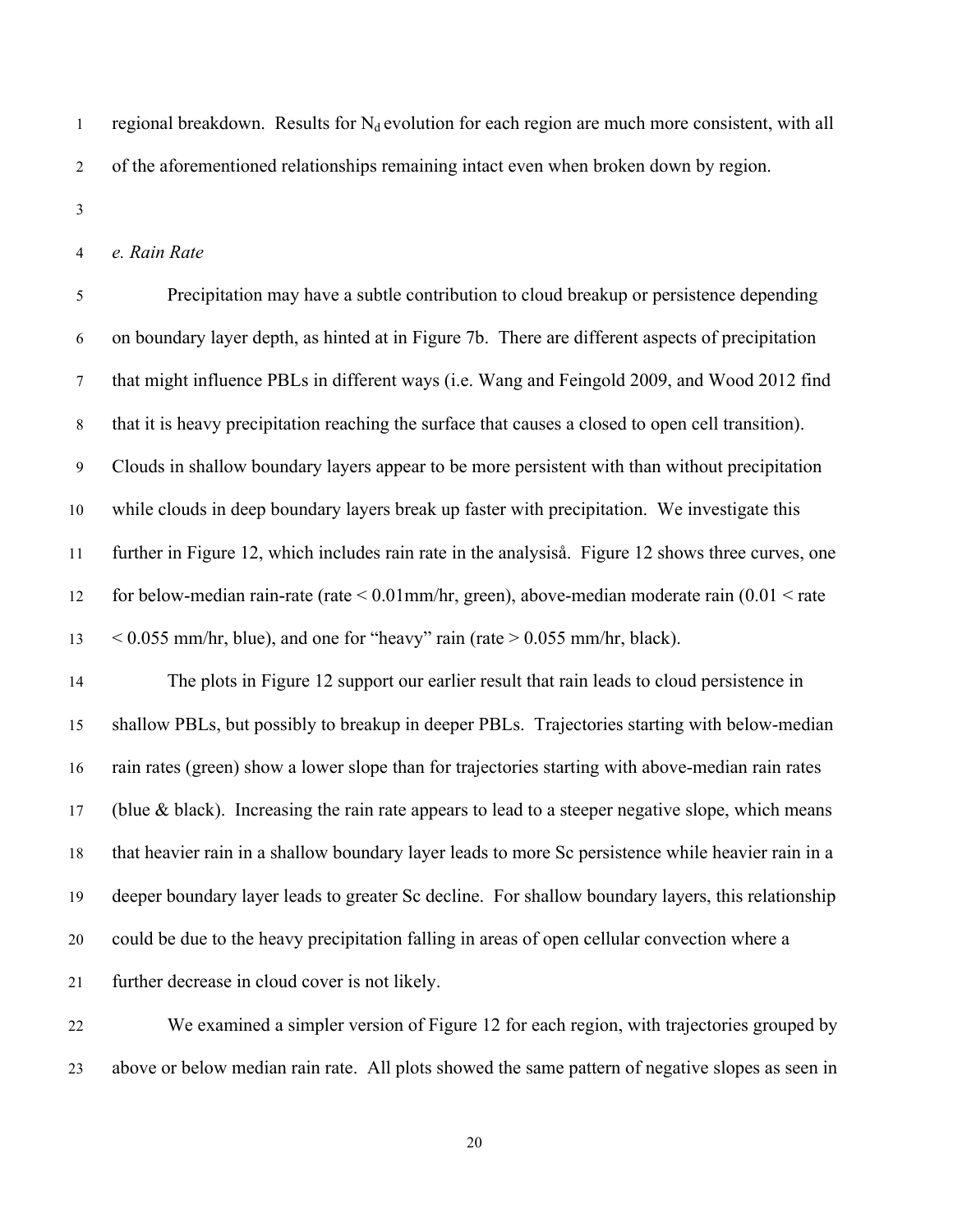Figure 12, again with the high rain rate group showing a more negative slope in each region. Once again, this suggests that a higher rain rate may exacerbate the subtle effects of precipitation, leading to more Sc persistence in shallow PBLs, but to Sc breakup in deeper PBLs.

# **4. Discussion and Conclusions**

 In this work we tackle several problems with the data and methods that could lead to biases in our analysis. A seasonal and geographic bias is reduced by using seasonal anomalies for all three of the variables we tracked. Satellite zenith angle biases are identified and removed. Most importantly, we have created a variable (DP-Δ) that allows us to directly compare the evolution of Sc in groups of trajectories with differing initial cloud properties. The linear 11 relationship between starting CCA and  $\Delta$ CCA may be useful in future work to examine decorrelation time and Lagrangian timescales in Sc decks.

 The evolution of marine Sc is modulated by several factors. Changes in cloud amount (and therefor albedo) appear to be affected more by the boundary layer depth and the lower tropospheric stability and less by precipitation. Sc in deeper boundary layers or in less stable environments appears to break up more readily than in shallow boundary layers or stable environments. This was seen when when PBL depth or LTS was held constant, indicating that these factors work somewhat independently of one-another. The result that deeper PBLs tend to break up more quickly, although expected from our basic theory of decoupling and breakup (Bretherton and Wyant 1997), has not to our knowledge been previously reported in a Lagrangian study. The result that lower LTS leads to Sc breakup agrees with Sandu et al. 2010. We propose a few physical processes associated with our results: That strong inversions may inhibit dry-air entrainment at cloud top causing Sc to persist. Moisture and aerosol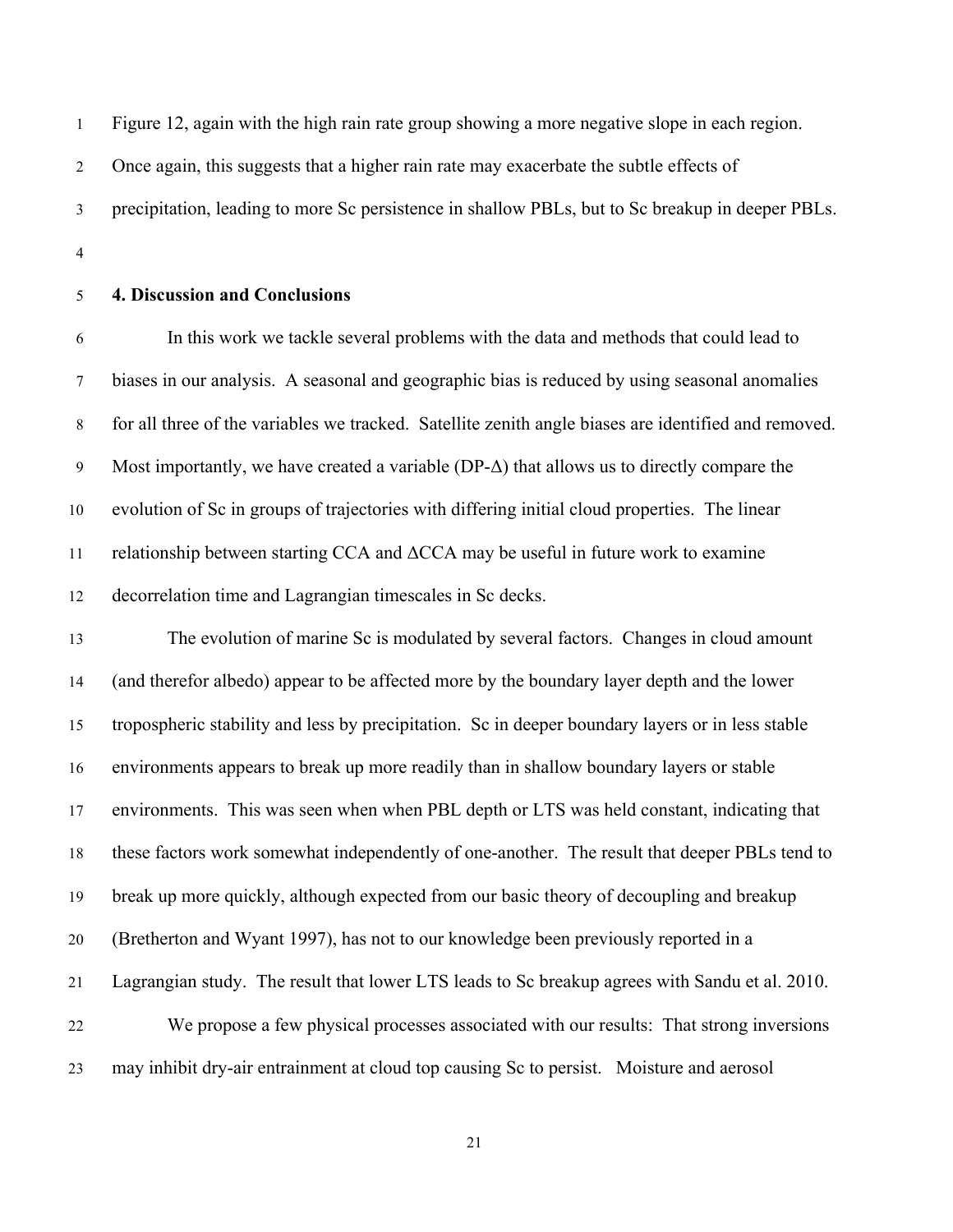transport into the Sc layer may be limited in deep, decoupled boundary layers, while strong Cu updrafts into decoupled Sc decks may enhance entrainment and disrupt the thermodynamically driven circulation leading to cloud breakup. There are regional preferences as to which factor controls Sc breakup. PBL depth is a significant driver of Sc breakup in the East Indian Ocean while LTS is not, but the opposite is true in the Southeast Pacific. Both factors are significant in the NE Pacific and SE Atlantic. Burleyson and Yuter (2015, in press) saw a similar grouping of regions when looking at differences in diurnal cycles, with the SE Pacific behaving differently relative to the NE Pacific and SE Atlantic.

 The evolution of area-averaged liquid water path appears to be more sensitive to PBL depth and precipitation, but less sensitive to the initial LTS anomaly. In shallow boundary layers LWP and cloud amount show an opposing reaction to increased precipitation, with clouds persisting, but thinning. We speculate that the precipitation may thin the clouds and lower the LWP, but that the overturning associated with drizzle formation allows the clouds to persist. The effect of precipitation on the evolution of Sc still appears complex. Further modeling studies focusing on precipitation intensity are needed. Figure 7b and Figure 12 show that rain may lead to cloud persistence in shallow boundary layers or cloud break-up in deeper boundary layers, though significance appears marginal. Heavier rain appears to enhance this effect. Regionally, precipitation showed little consistency when PBL depth was accounted for: Rain showed little significant effect in the Northeast Pacific, and Southeast Atlantic. Rain is associated with cloud persistence in the Southeast Pacific, but with cloud breakup in the East Indian Ocean. It is noteworthy that average PBL depth is 300 meters deeper in the East Indian Ocean relative to the Southeast Pacific. Future work will focus on determining what environmental factors modulate the effects of rain on Sc evolution and why and how the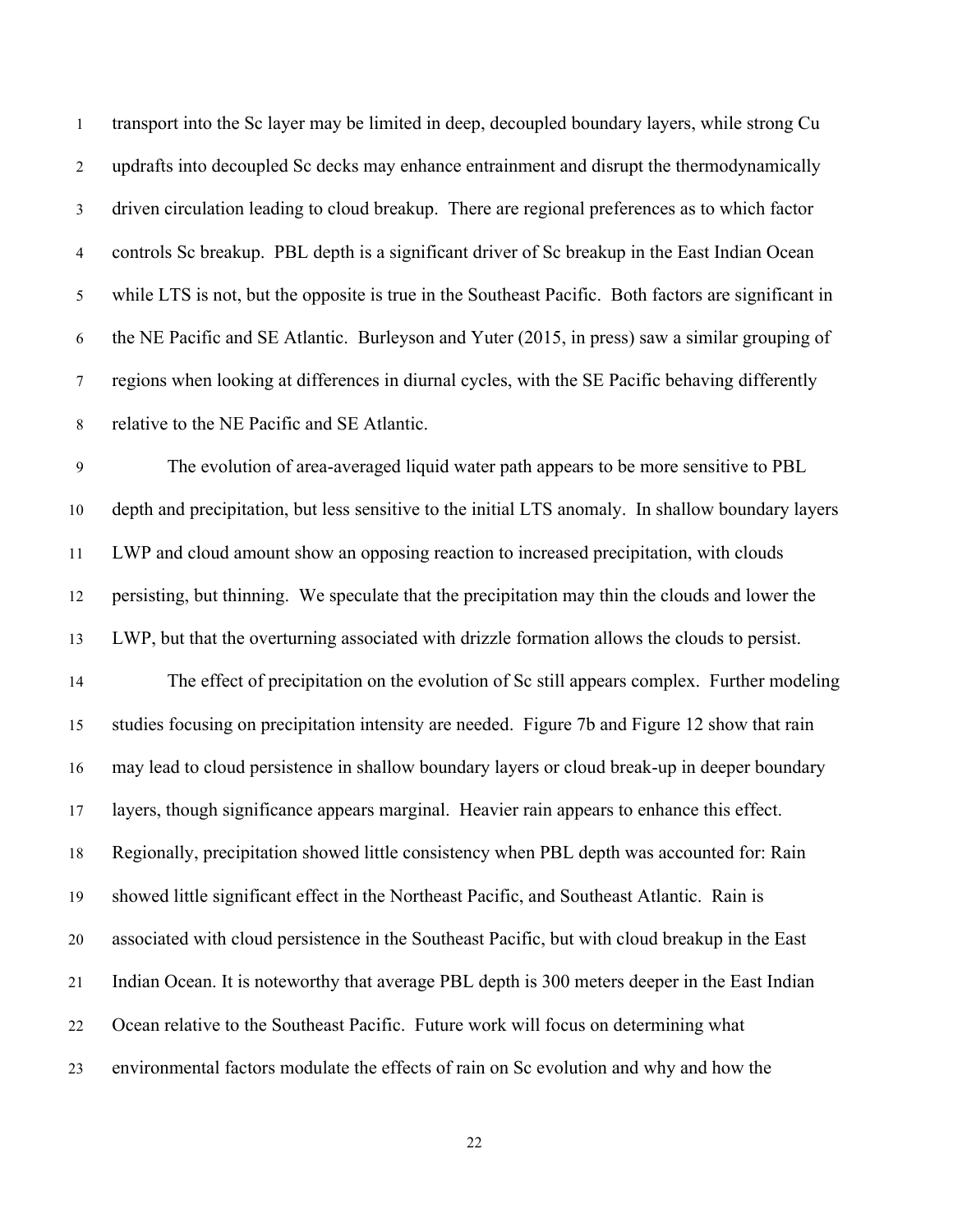relationships vary regionally.

2 Precipitation does affect LWP and  $N_d$ , leading to a relative decline in both. The explanation may be as simple as the physical removal of liquid water and aerosol (Albrecht 4 1989, Wood et al. 2012) from the cloud layer. The decline in  $N_d$  related to precipitation is only 5 seen when the PBL is shallow;  $N_d$  appears to be affected by very little in deeper boundary layers where it shows a consistent relative decline. This may be the case because the cloud layer in a deeper decoupled PBL is partially cut off from the aerosol source at the sea surface. Future work may focus on estimating entrainment for each trajectory. Results from this work support many existing hypotheses about Sc evolution (i.e. decoupled boundary layers tend to break up, weaker inversions are associated with Sc breakup, and precipitation rate plays an important, but complex role in breakup) while inviting further research with a larger sample size. Many of the proposed mechanisms appear to have a significant affect on Sc evolution. We hope to further this work using more A-Train products and meteorological data to study more proposed mechanisms for Sc break up and to attempt to quantify the radiative and climatological effects.

#### **Acknowledgements**

 This work was supported by NASA grant NNXBAQ35G (CloudSat and CALIPSO science team). Productive collaboration and discussion was provided by Sandra Yuter, Casey Burleyson, Christopher Bretherton, Christopher Terai, Johannes Mohrmann, and Irina Sandu. Rhea George provided valuable trajectory software.

#### **References**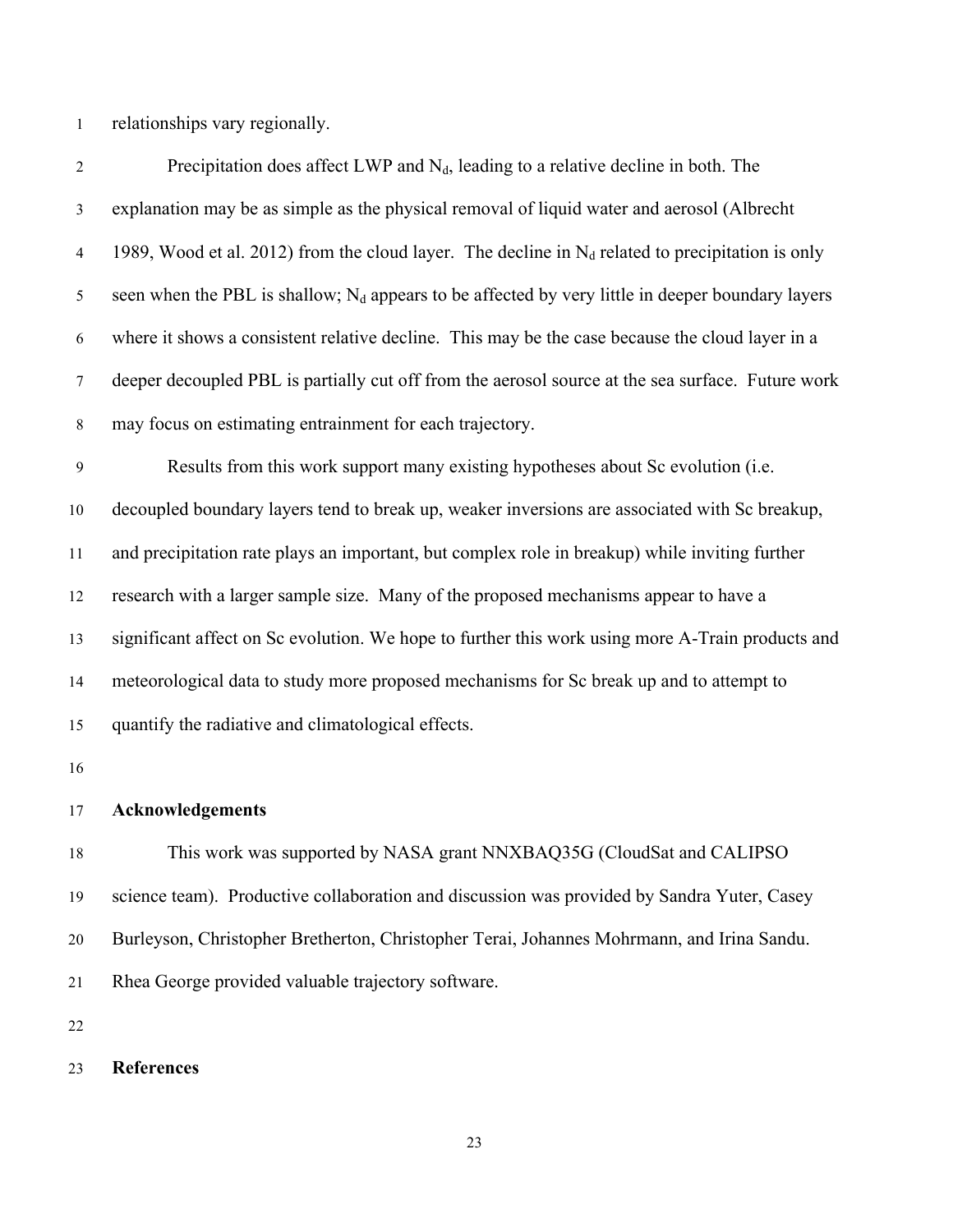| $\mathbf{1}$   | Albrecht, B., 1989: Aerosols, cloud microphysics, and fractional cloudiness. Science, 245, 1227-      |
|----------------|-------------------------------------------------------------------------------------------------------|
| $\overline{2}$ | 1230.                                                                                                 |
| 3              |                                                                                                       |
| 4              | Bennartz, R., 2007: Global assessment of marine boundary layer cloud droplet number                   |
| 5              | concentration from satellites. J. Geophys. Res., 112, D02201,                                         |
| 6              | doi:10.1029/2006JD007547.                                                                             |
| 7              |                                                                                                       |
| 8              | Boers, R., Acarreta, J. A., and Gras, J. L., 2006: Satellite monitoring of the first indirect aerosol |
| 9              | effect: Retrieval of the droplet concentration of water clouds. J. Geophys. Res., 111,                |
| 10             | D22208, doi:10.1029/2005JD006838.                                                                     |
| 11             |                                                                                                       |
| 12             | Bretherton, C. S., and M. Wyant, 1997: Moisture transport, lower tropospheric stability, and          |
| 13             | decoupling of cloud-topped boundary layers. J. Atmos. Sci., 54, 148-167.                              |
| 14             |                                                                                                       |
| 15             | Bretherton, C. S., R. Wood, R. C. George, D. Leon, G. Allen, and X. Zheng, 2010: Southeast            |
| 16             | Pacific stratocumulus clouds, precipitation and boundary layer structure sampled along                |
| 17             | 20° S during VOCALS-Rex, Atmos. Chem. Phys., 10, 10639–10654.                                         |
| $18\,$         |                                                                                                       |
| 19             | Burleyson, C. D. and S. E. Yuter, 2015: Sub-diurnal stratocumulus cloud fraction variability and      |
| 20             | sensitivity to precipitation. J. Climate, conditionally accepted, in press.                           |
| 21             |                                                                                                       |
| 22             | Comstock, K. K., C. S. Bretherton, and S. E. Yuter, 2005: Mesoscale variability and drizzle in        |
| 23             | southeast Pacific stratocumulus. J. Atmos. Sci., 62, 3792-3807.                                       |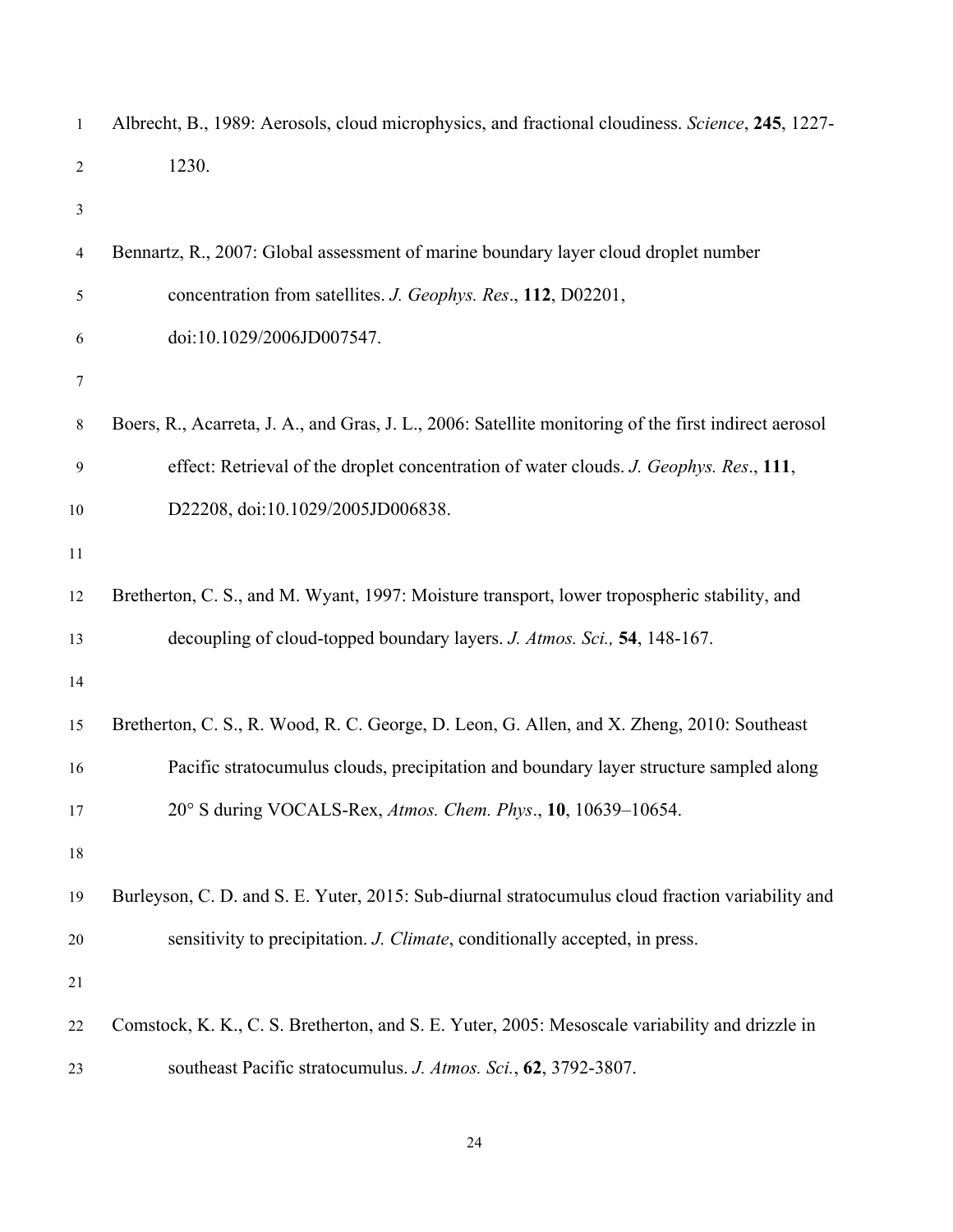| 2              | Dee, D. P., and 35 co-authors, 2011: The ERA-Interim reanalysis: Configuration and          |
|----------------|---------------------------------------------------------------------------------------------|
| 3              | performance of the data assimilation system. Quart. J. R. Meteorol. Soc., 137, 553-597.     |
| $\overline{4}$ |                                                                                             |
| 5              | Hahn, C. J., and S. G. Warren, 2007: A Gridded Climatology of Clouds over Land (1971-96)    |
| 6              | and Ocean (1954-97) from Surface Observations Worldwide. Numeric Data Package               |
| 7              | NDP-026E, CDIAC, Department of Energy, Oak Ridge, Tennessee.                                |
| $\,8\,$        |                                                                                             |
| 9              | Hartmann, D. L., and D. A. Short, 1980: On the use of Earth Radiation Budget statistics for |
| 10             | studies of clouds and climate. J. Atmos. Sci., 17, 1233-1250.                               |
| 11             |                                                                                             |
| 12             | Hubanks, P. A., M. D. King, S. Platnick, and R. Pincus, 2008: MODIS Atmosphere L3 Gridded   |
| 13             | Product Algorithm Theoretical Basis Document. ATBD Reference Number: ATBD-                  |
| 14             | MOD-30.                                                                                     |
| 15             |                                                                                             |
| 16             | Klein, S. A., D. L. Hartmann, and J. R. Norris, 1995: On the relationship among low-cloud   |
| 17             | structure, sea surface temperature, and atmospheric circulation in the summertime           |
| 18             | Northeast Pacific. J. Climate, 8, 1140-1155.                                                |
| 19             |                                                                                             |
| 20             | Lebsock, M. D., and T. S. L'Ecuyer, 2011: The retrieval of warm rain from CloudSat, J.      |
| 21             | Geophys. Res., 116, D20209, doi:10.1029/2011JD016076.                                       |
| 22             |                                                                                             |
| 23             | Maddux, B. C., S. A. Ackerman, and S. Platnick, 2010: Viewing geometry dependencies in      |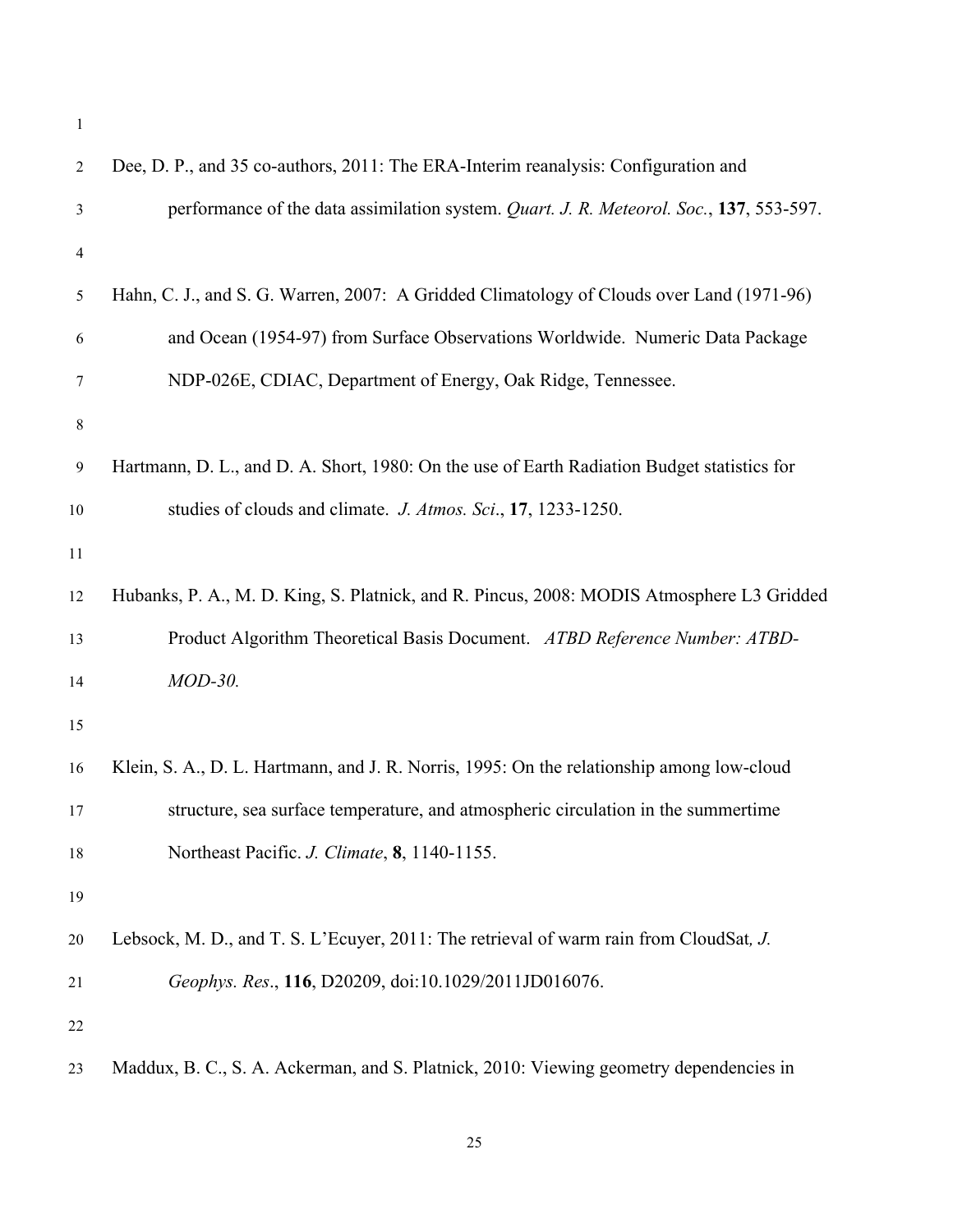| $\mathbf{1}$   | MODIS cloud products. J. Atmos. Ocean Technol., 27, 1519-1528.                                |
|----------------|-----------------------------------------------------------------------------------------------|
| $\overline{2}$ |                                                                                               |
| $\mathfrak{Z}$ | Martin, G. M., D. W. Johnson, and A. Spice, 1994: The measurement and parameterization of     |
| 4              | effective radius of droplets in warm stratocumulus clouds. J. Atmos. Sci., 51, 1823-1842.     |
| 5              |                                                                                               |
| 6              | Mechem, D. B., and Y. L. Kogan, 2003: Simulating the transition from drizzling marine         |
| 7              | stratocumulus to boundary layer cumulus with a mesoscale model. Mon. Wea. Rev. 131,           |
| 8              | 2342-2360.                                                                                    |
| $\overline{9}$ |                                                                                               |
| 10             | Mitrescu, C., T. L'Ecuyer, J. Haynes, S. Miller, and J. Turk, 2010: Cloud-Sat precipitation   |
| 11             | profiling algorithm: Model description. J. Appl. Meteorol. Climatol., 49, 991-1003.           |
| 12             |                                                                                               |
| 13             | Myers, T. A. and J. R. Norris, 2013: Observational evidence that enhanced subsidence reduces  |
| 14             | subtropical marine boundary layer cloudiness. J. Climate, 26, 7505-7524.                      |
| 15             |                                                                                               |
| 16             | Oreopoulous, L., 2005: The impact of subsampling on MODIS level-3 statistics of cloud optical |
| 17             | thickness and effective radius. IEEE Transactions on Geoscience and Remote Sensing,           |
| 18             | $43(2)$ , 366-373.                                                                            |
| 19             |                                                                                               |
| 20             | Pincus, R., M. B. Baker, and C. S. Bretherton, 1997: What controls stratocumulus radiative    |
| 21             | properties? Lagrangian observations of cloud evolution. J. Atmos. Sci., 54, 2215-2236.        |
| 22             |                                                                                               |
| 23             | Sandu, I., B. Stevens, and R. Pincus, 2010: On the transitions in marine boundary layer       |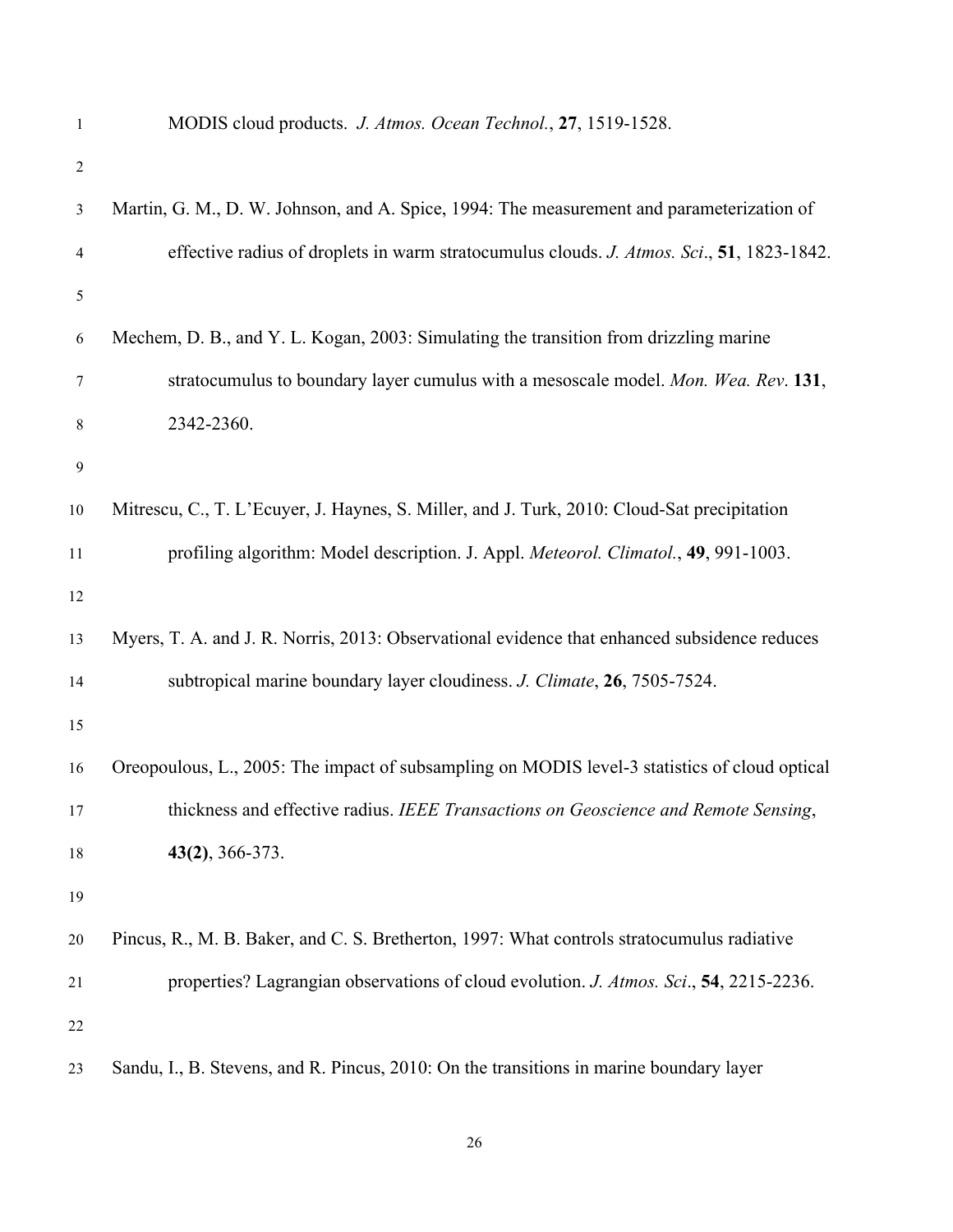|  | cloudiness. Atmos. Chem. Phys., $10$ , 2377-2391. |
|--|---------------------------------------------------|
|--|---------------------------------------------------|

| $\overline{c}$ |                                                                                               |
|----------------|-----------------------------------------------------------------------------------------------|
| 3              | Sandu, I. and B. Stevens, 2011: On the factors modulating the stratocumulus to cumulus        |
| 4              | transitions. J. Atmos. Sci., 68, 1865-1881.                                                   |
| 5              |                                                                                               |
| 6              | Stevens, B., W. R. Cotton, G. Feingold, and C-H Moeng, 1998: Large-eddy simulations of        |
| 7              | strongly precipitating, shallow, stratocumulus-topped boundary layers. J. Atmos. Sci., 55,    |
| 8              | 3616-3638.                                                                                    |
| 9              |                                                                                               |
| 10             | Stevens, B., G. Vali, K. Comstock, R. Wood, M. VanZanten, P. H. Austin, C. S. Bretherton, and |
| 11             | D. H. Lenschow, 2005: Pockets of open cells (POCs) and drizzle in marine                      |
| 12             | stratocumulus. Bull. Amer. Meteor. Soc., 86, 51-57.                                           |
| 13             |                                                                                               |
| 14             | Vaughan, M., S. Young, D. Winker, K. Powell, A. Omar, Z. Liu, Y. Hu, and C. Hostetler, 2004:  |
| 15             | Fully automated analysis of space-based lidar data: an overview of the CALIPSO                |
| 16             | retrieval algorithms and data products. SPIE Int. Soc. Opt. Eng., 5575, 16-30.                |
| 17             |                                                                                               |
| 18             | Wang, H. and G. Feingold, 2009: Modeling Mesoscale Cellular Structures and Drizzle in Marine  |
| 19             | Stratocumulus. Part I: Impact of Drizzle on the Formation and Evolution of Open               |
| 20             | Cells. J. Atmos. Sci., 66, 3237–3256.                                                         |
| 21             |                                                                                               |
| 22             | Wentz, F. J. and T. Meissner. 2004: AMSR-E/Aqua L2B Global Swath Ocean Products derived       |
| 23             | from Wentz Algorithm. Version 2. [L3 LWP]. Boulder, Colorado USA.                             |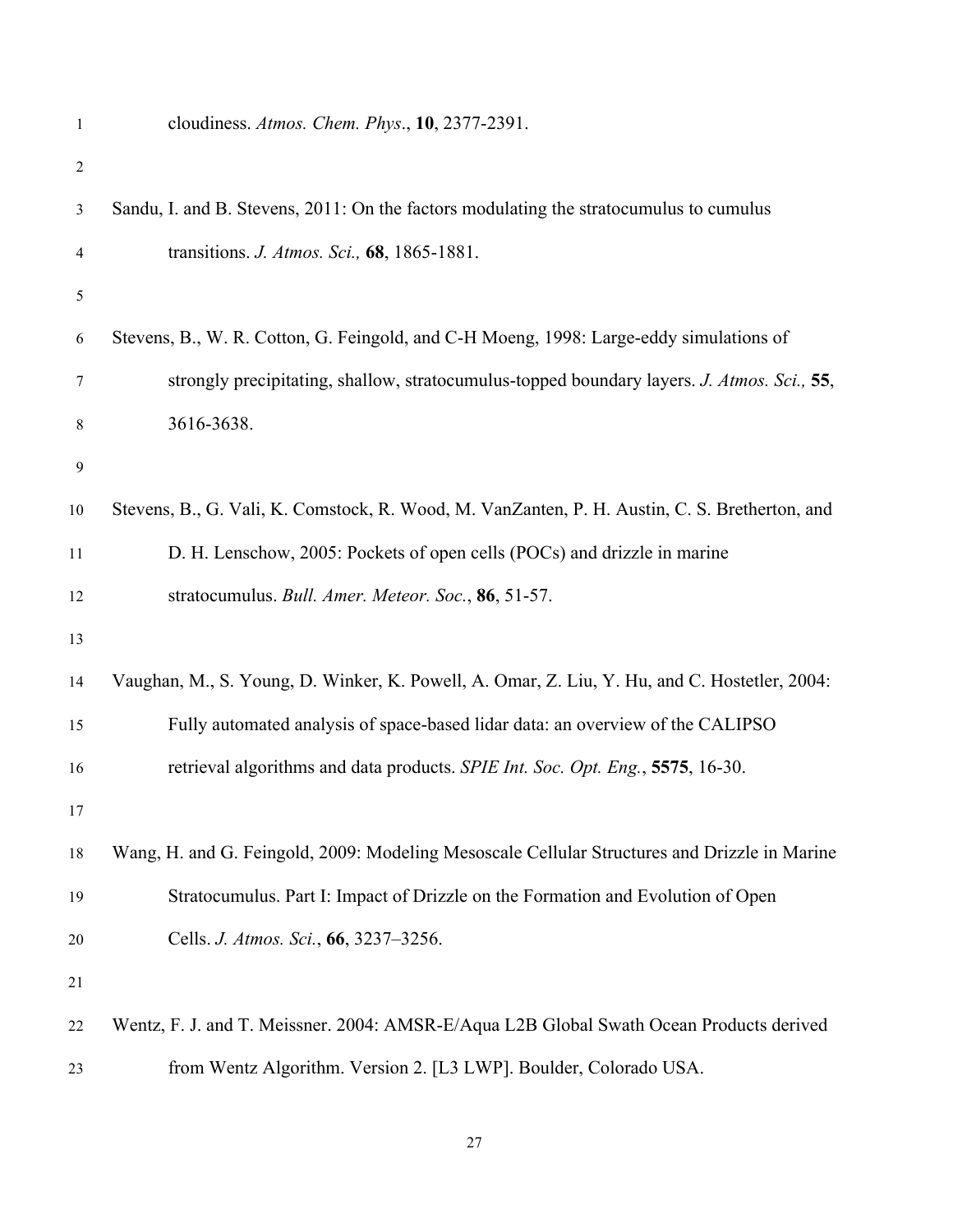| $\overline{2}$ | Wood, R., 2000: Parametrization of the effect of drizzle upon the droplet effective radius in   |
|----------------|-------------------------------------------------------------------------------------------------|
| 3              | stratocumulus clouds. Q. J. R. Meteorol. Soc., 126, 3309-3324.                                  |
| 4              |                                                                                                 |
| 5              | Wood, R., and C. S. Bretherton, 2004: Boundary layer depth, entrainment, and decoupling in the  |
| 6              | cloud-capped subtropical and tropical marine boundary layer. J. Climate, 17, 3576-3588.         |
| 7              |                                                                                                 |
| $8\,$          | Wood, R., and D. L. Hartmann, 2006: Spatial variability of liquid water path in marine low      |
| 9              | cloud: the importance of mesoscale cellular convection. J. Climate, 19, 1748-1764.              |
| 10             |                                                                                                 |
| 11             | Wood, R., 2012: Stratocumulus clouds. Mon. Wea. Rev., 140, 2373-2423.                           |
| 12             |                                                                                                 |
| 13             | Wood, R., D. Leon, M. Lebsock, J. Snider, and A. D. Clarke, 2012: Precipitation driving droplet |
| 14             | concentration variability in low clouds. J. Geophys. Res., 117, D19210.                         |
| 15             |                                                                                                 |
| 16             | Xiao, H., C. M. Wu, and C. R. Mechoso, 2011: Buoyancy reversal, decoupling, and the transition  |
| 17             | from stratocumulus to shallow cumulus topped marine boundary layers. Clim. Dyn., 37,            |
| 18             | 971-984.                                                                                        |
| 19             |                                                                                                 |
| 20             | Zhou, X., P. Kollias, and E. Lewis, 2015: Clouds, precipitation and marine boundary layer       |
| 21             | structure during the MAGIC field campaign. J. Climate. doi:10.1175/JCLI-D-14-                   |
| 22             | 00320.1, in press.                                                                              |
| 23             |                                                                                                 |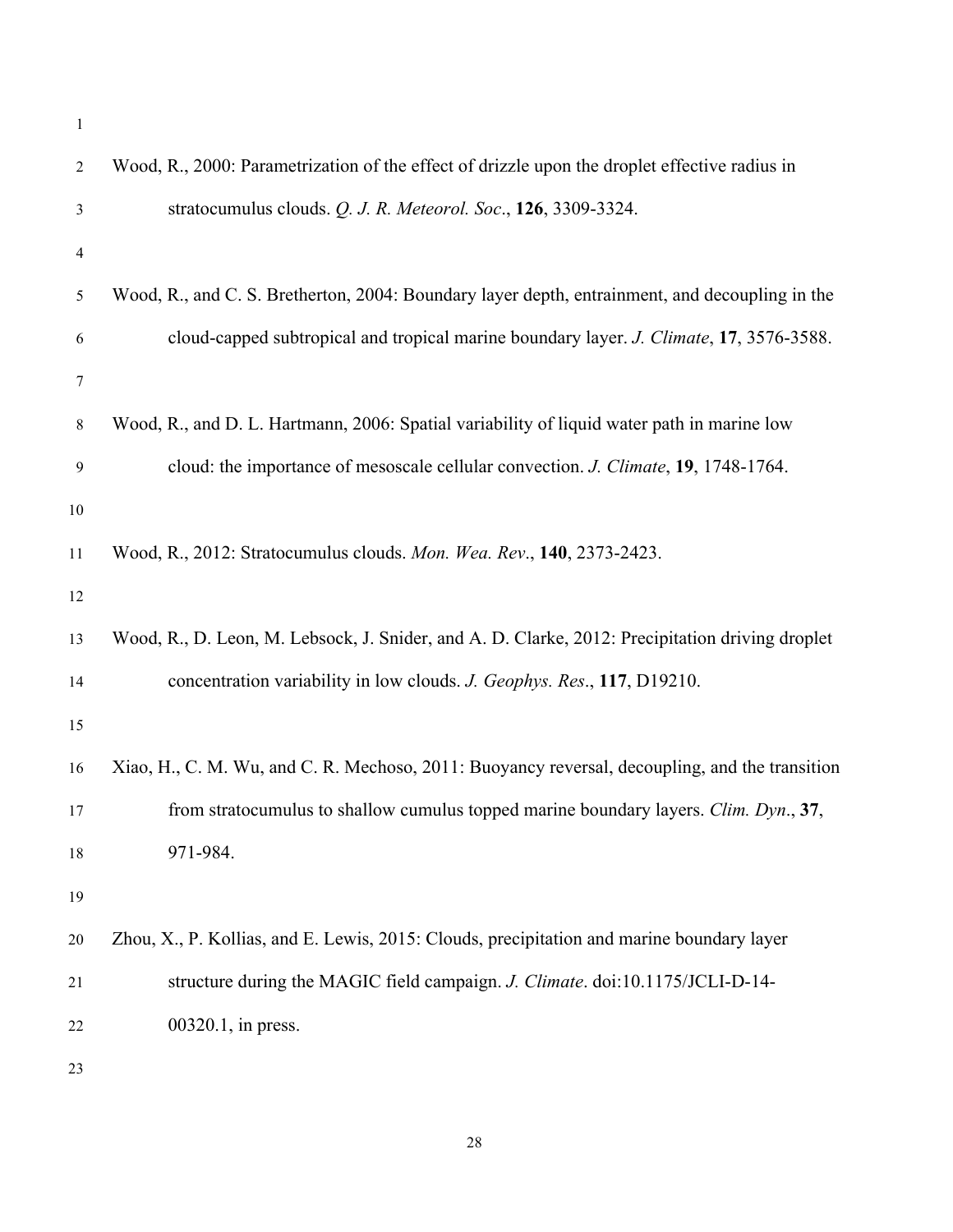## **Figure Captions**

 Figure 1. A smoothed contour plot showing the yearly average, daytime mean Sc amount between 45° North and South. Ocean data is the average for the period 1954-1997, land data is for the period 1971-1996. Cloud amount is reported by surface observers either on ships or at weather stations. The red boxes show our regions of study. We only use the ocean portions of the boxes.

 Figure 2. An example 30-hour trajectory from the Northeast Pacific beginning January 6, 2007 at 10:59 UTC. The trajectory is shown in black. The gray arrows represent the mean wind field at 925 hPa. The dashed black line in the top figure shows the CloudSat/CALIPSO track. The 100km sampling radius is shown to scale by the circles in each frame. The Aqua satellite track (carrying both MODIS and AMSR/E instruments) is shown by the solid colored lines. The MODIS swath is shown by the colored regions surrounding the Aqua track. Only MODIS data from Aqua is used.

 Figure 3. (a & b): Plots of CALIPSO VFM "cloud" returns within the marine boundary layer for two separate samples. The red lines indicate the cloud top height assigned using our routine. Lines in (b) are dashed, indicating multiple relevant peaks in the frequency distribution. Our routine assigns the boundary layer depth to the highest relevant peak (c): The frequency distribution for cloud top heights shown in b.

 Figure 4. The mean cloud amount and standard error for each 10° zenith angle over the regions shown in Figure 1. Polynomial fits to the mean cloud amounts are shown as black, red, and blue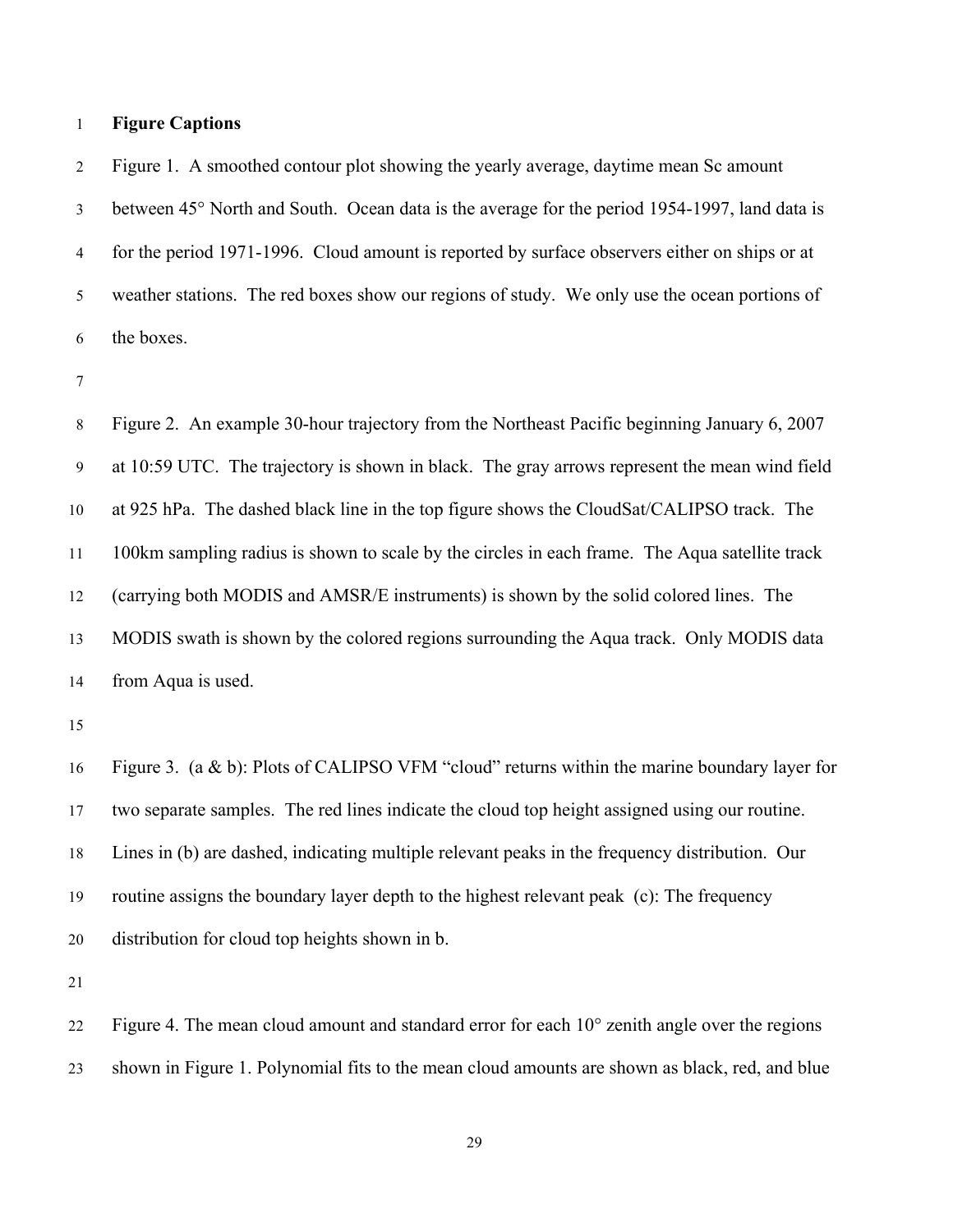| $\mathbf{1}$        | curves. The red and blue X's show how precipitating trajectories (blue) are observed at lower                          |
|---------------------|------------------------------------------------------------------------------------------------------------------------|
| $\overline{2}$      | zenith angles after 24 hours compared to non-precipitating trajectories (red).                                         |
| 3<br>$\overline{4}$ | Figure 5. The relative frequency of precipitating and non-precipitating samples for bins of                            |
| 5                   | starting cloud cover anomalies. Precipitating samples are defined as having any precipitation                          |
| 6                   | observed at the surface over their entire 200km extent.                                                                |
| $\tau$              |                                                                                                                        |
| $8\,$               | Figure 6. $\Delta$ Cloud cover anomaly for bins of initial cloud cover anomalies for all trajectories at               |
| $\overline{9}$      | 12- and 24-hours. Slopes are calculated using robust multilinear regression.                                           |
| $10\,$              |                                                                                                                        |
|                     |                                                                                                                        |
| 11                  | Figure 7. DP- $\Delta$ cloud cover anomalies for bins of constant boundary layer depth (a-b), LTS                      |
| 12                  | anomalies (LTS', c-d), and rain rate (e-f). Trajectories are broken into two sets for each plot,                       |
| 13                  | with high (>0) and low (<0) LTS anomalies (a,f); above and below median ( $\sim 0.01$ mm/hr) rain                      |
| 14                  | rates; and shallow $(\leq 1.5 \text{km})$ versus deep $(\geq 1.5 \text{km})$ boundary layers. Thick lines are the mean |
| 15                  | DP- $\Delta$ cloud cover anomalies, thin lines show the standard error (1- $\sigma$ ) of the mean. Bins are not        |
| 16                  | uniform, but are instead chosen to have equal numbers of trajectories per bin, with 25% of the                         |
| 17                  | trajectories in each bin.                                                                                              |

 Figure 8. DP-Δ liquid water path anomalies for bins of constant boundary layer depth (a-b), LTS anomalies (LTS', c-d), and rain rate (e-f). Trajectories are broken into two sets for each plot, 21 with high (>0) and low (<0) LTS anomalies (a,f); above and below median ( $\sim 0.01$ mm/hr) rain 22 rates; and shallow (<1.5km) versus deep (>1.5km) boundary layers. Thick lines are the mean 23 DP- $\Delta$  LWP, thin lines show the standard error (1- $\sigma$ ) of the mean. Bins are not uniform, but are instead chosen to have equal numbers of trajectories per bin, with 25% of the trajectories in each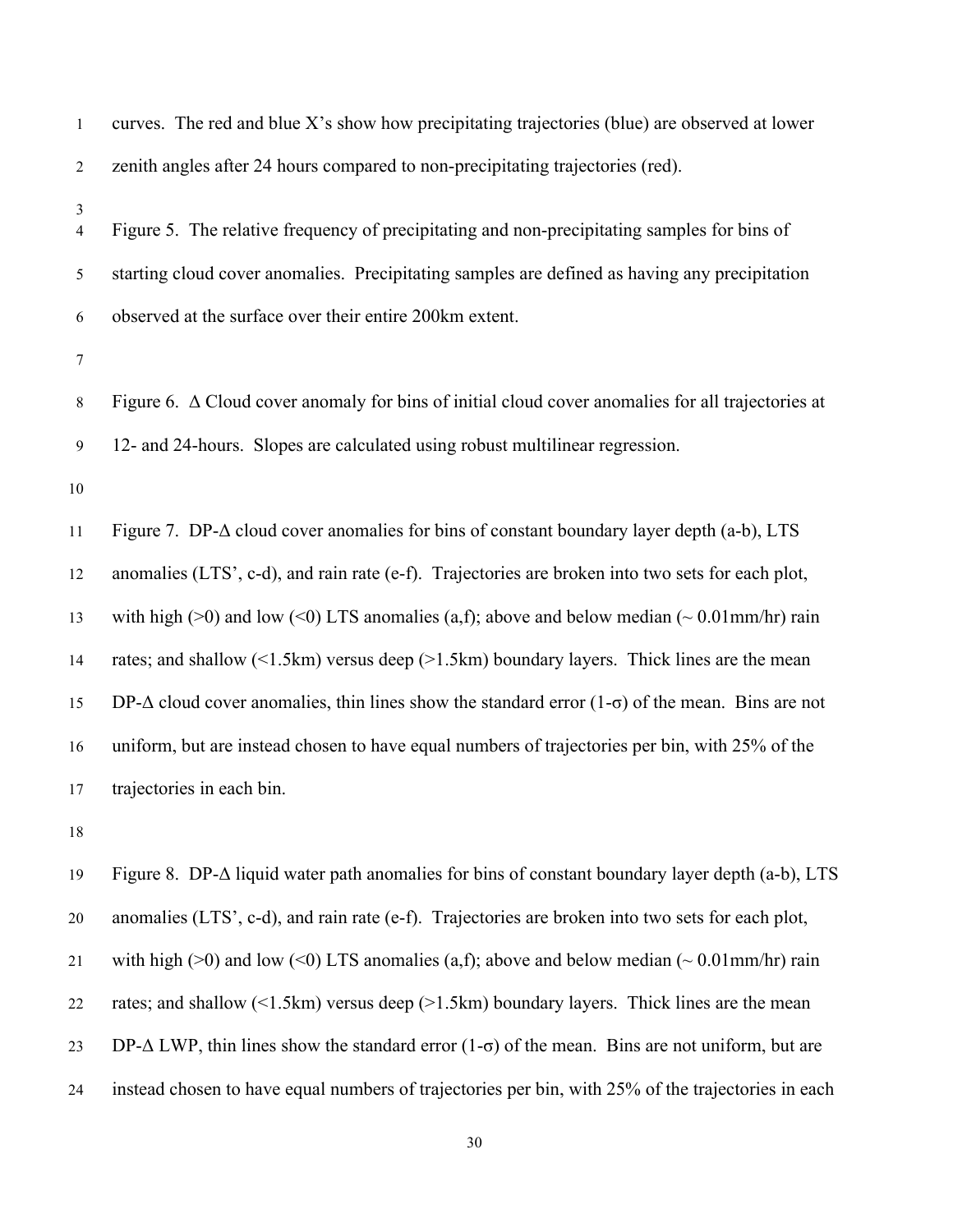bin. LWP observations are only used if concurrent amounts of high, unknown, and multi-layered clouds are all equal to zero.

4 Figure 9. DP- $\Delta$  N<sub>d</sub> anomalies for bins of constant boundary layer depth (a-b), LTS anomalies (c- d), and rain rate (e-f). Trajectories are broken into two sets for each plot, with high (>0) and low 6 (<0) LTS anomalies (a,f); above and below median ( $\sim 0.01$  mm/hr) rain rates (b,d); and shallow 7 (<1.5km) versus deep (>1.5km) boundary layers (c,e). Thick lines are the mean DP- $\Delta N_d$ , thin 8 lines show the standard error  $(1-\sigma)$  of the mean. Bins are not uniform, but are instead chosen to have equal numbers of trajectories per bin, with 25% of the trajectories in each bin. 

Figure 10. DP-Δ cloud cover anomalies for bins of constant PBL depth (a-b), and LTS

anomalies (LTS', c-d) over the Southeast Pacific. Trajectories are broken into two categories for

13 each panel: High ( $>0$ ) and low ( $\leq 0$ ) LTS anomalies (a), above and below median rain rate (b, d),

 and deep (>1.5km) and shallow (<1.5km) PBL depth (c). Thick lines are the mean DP-Δ cloud 15 cover anomalies, thin lines show the standard error  $(1-\sigma)$  of the mean. Bins are not uniform, but are instead chosen to have equal numbers of trajectories per bin, with 33% of the trajectories in each bin.

Figure 11. DP-Δ cloud cover anomalies for bins of constant PBL depth (a-b), and LTS

anomalies (LTS', c-d) over the Eastern Indian Ocean. Trajectories are broken into two

21 categories for each panel: High  $(>0)$  and low  $(<0)$  LTS anomalies (a), above and below median

22 rain rate  $(b, d)$ , and deep  $(>1.5km)$  and shallow  $(<1.5km)$  PBL depth  $(c)$ . Thick lines are the

23 mean DP- $\Delta$  cloud cover anomalies, thin lines show the standard error (1- $\sigma$ ) of the mean. Bins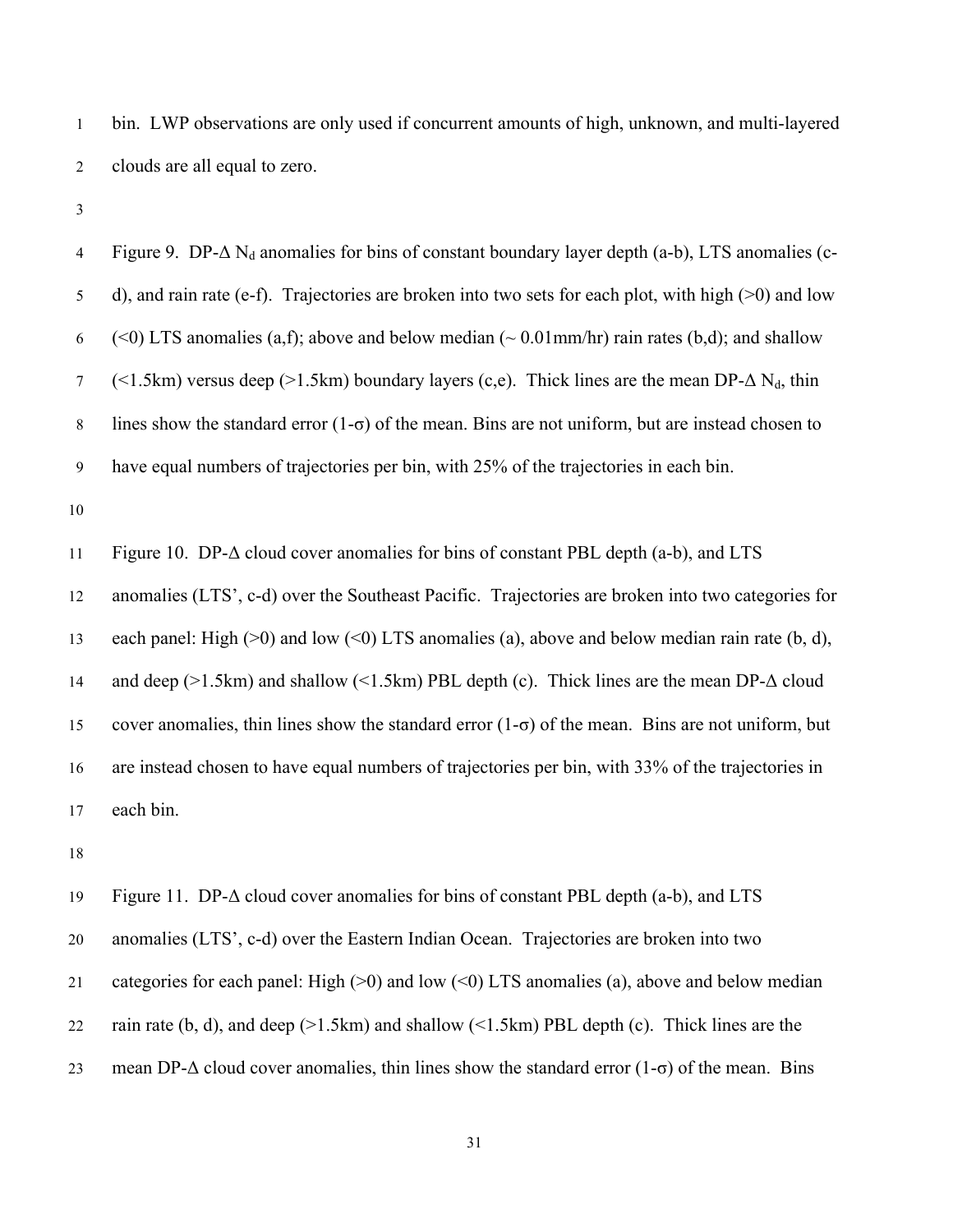are not uniform, but are instead chosen to have equal numbers of trajectories per bin, with 33% of the trajectories in each bin.

 Figure 12. DP-Δ cloud cover anomalies for bins of constant cloud top height/PBL depth. Trajectories are divided into three groups based on the sample-mean rain rate at the beginning of the trajectory: Below median rain rate (green), 'moderate' rain rate (blue), and 'heavy' rain rate (black). Thick lines are the mean DP-Δ cloud cover anomalies, thin lines show the standard error (1-σ) of the mean. Bins are not uniform, but are instead chosen to have equal numbers of trajectories per bin, with 33% of the trajectories in each bin.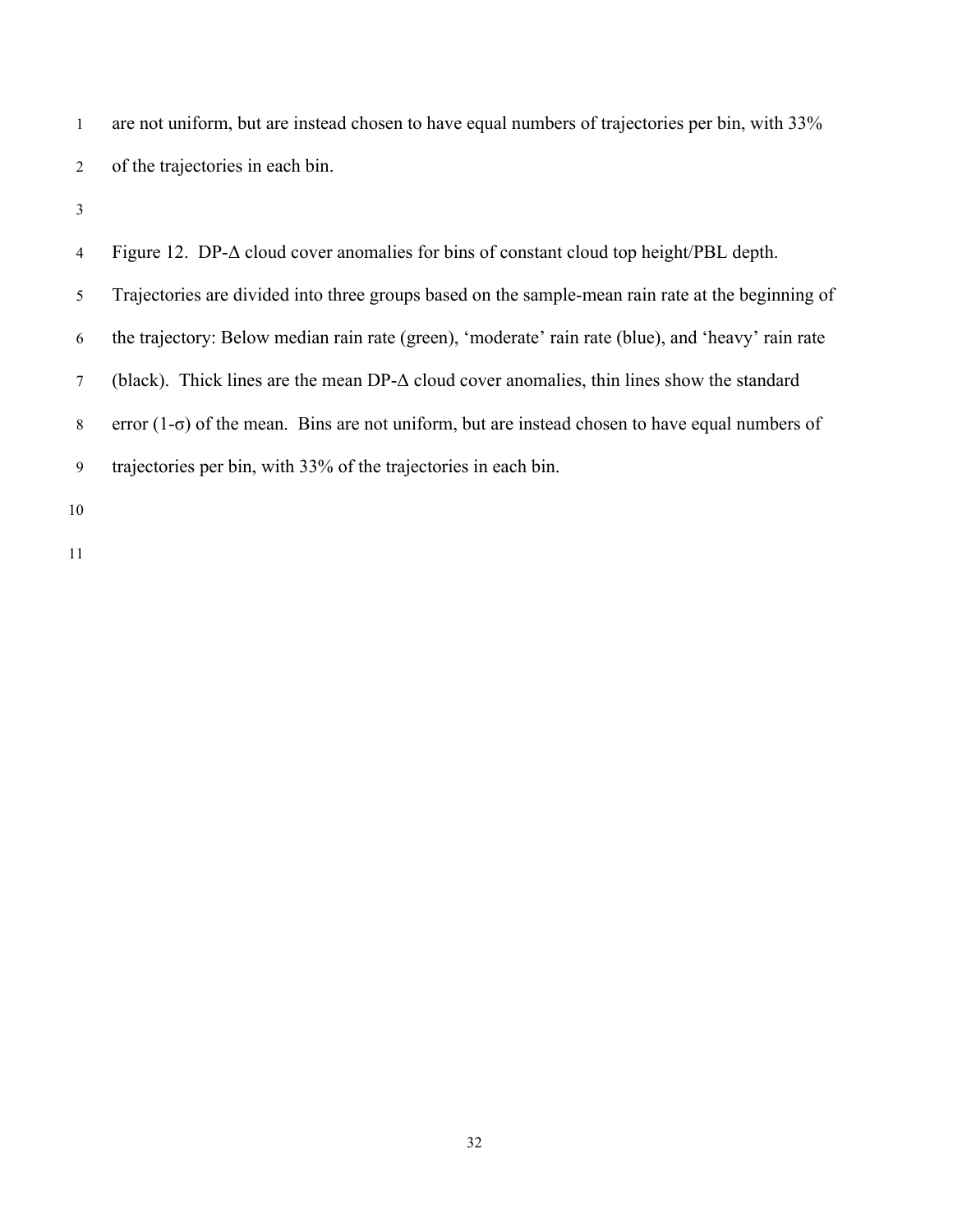

- Figure 1. A smoothed contour plot showing the yearly average, daytime mean Sc amount
- between 45° North and South. Ocean data is the average for the period 1954-1997, land data is
- for the period 1971-1996. Cloud amount is reported by surface observers either on ships or at
- 6 weather stations. The red boxes show our regions of study. We only use the ocean portions of the boxes.
- the boxes.
- 
-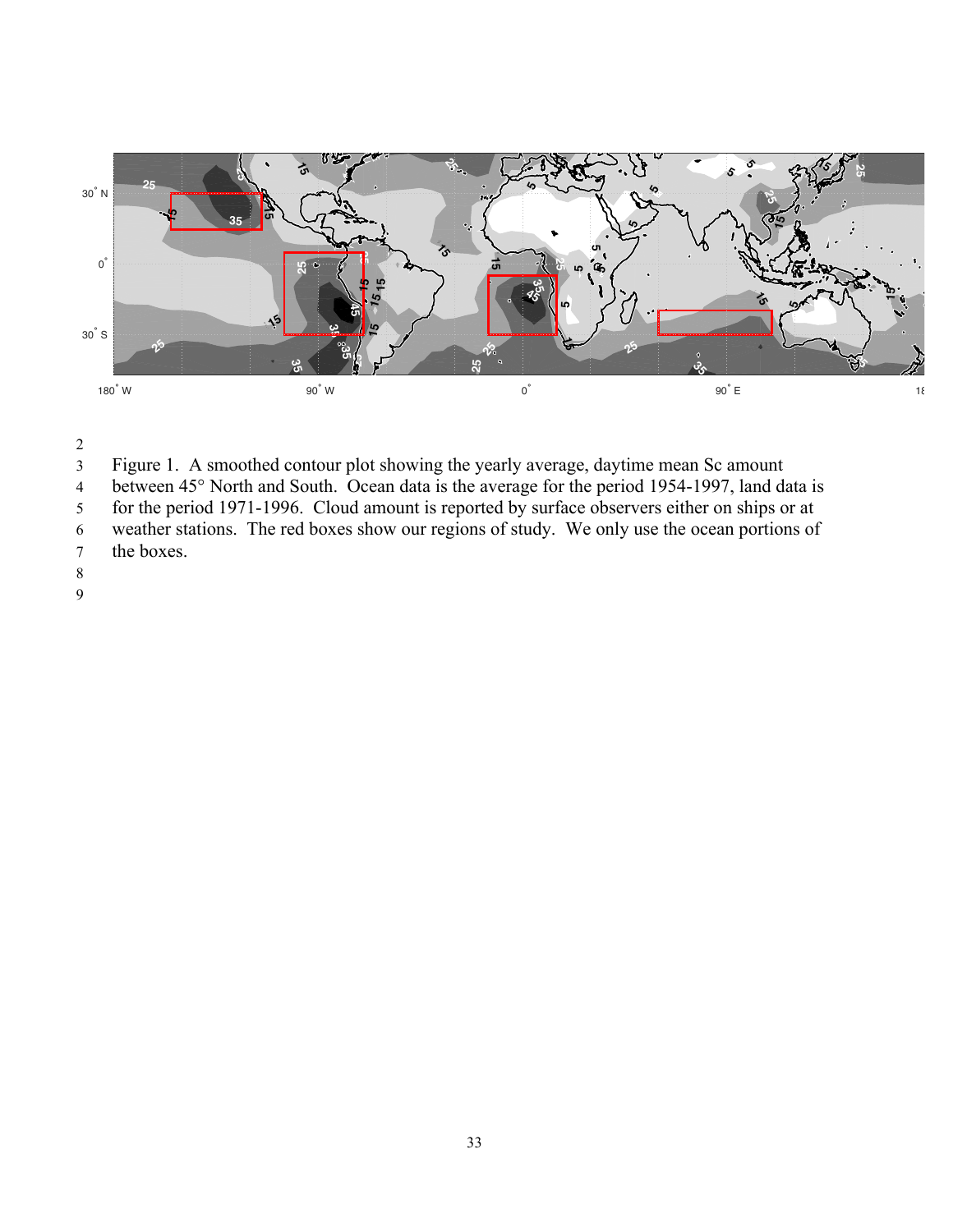

- 
- 

Figure 2. An example 30-hour trajectory from the Northeast Pacific beginning January 6, 2007

at 10:59 UTC. The trajectory is shown in black. The gray arrows represent the mean wind field

at 925 hPa. The dashed black line in the top figure shows the CloudSat/CALIPSO track. The

100km sampling radius is shown to scale by the circles in each frame. The Aqua satellite track

(carrying both MODIS and AMSR/E instruments) is shown by the solid colored lines. The

MODIS swath is shown by the colored regions surrounding the Aqua track. Only MODIS data

- from Aqua is used.
-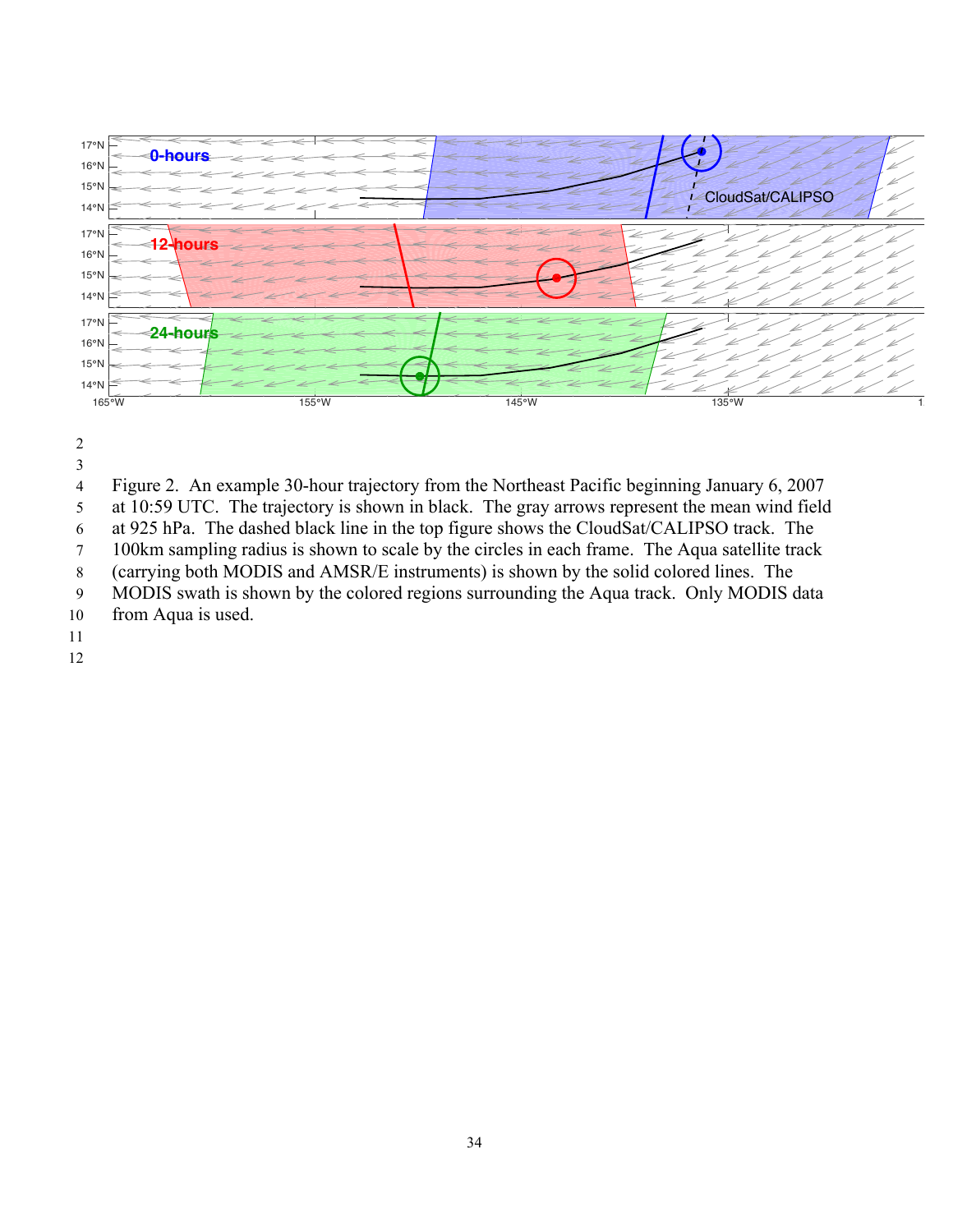

 $\frac{1}{2}$ 

Figure 3. (a & b): Plots of CALIPSO VFM "cloud" returns within the marine boundary layer for 3 two separate samples. The red lines indicate the cloud top height assigned using our routine.

4 Lines in (b) are dashed, indicating multiple relevant peaks in the frequency distribution. Our

5 routine assigns the boundary layer depth to the highest relevant peak (c): The frequency

- 6 distribution for cloud top heights shown in b.
- 7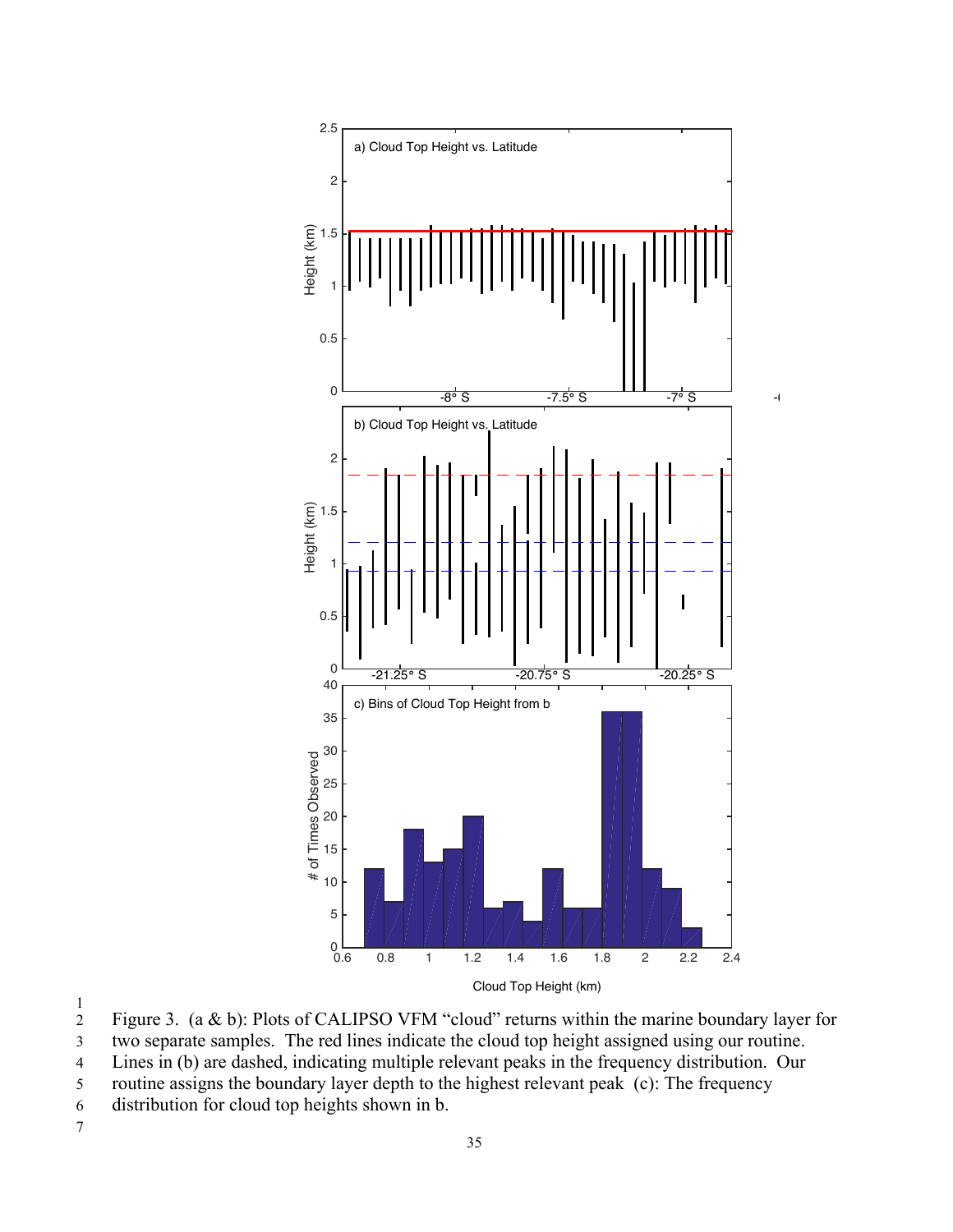

 $\frac{1}{2}$  Figure 4. The mean cloud amount and standard error for each 10° zenith angle over the regions shown in Figure 1. Polynomial fits to the mean cloud amounts are shown as black, red, and blue curves. The red and blue X's show how precipitating trajectories (blue) are observed at lower

zenith angles after 24 hours compared to non-precipitating trajectories (red).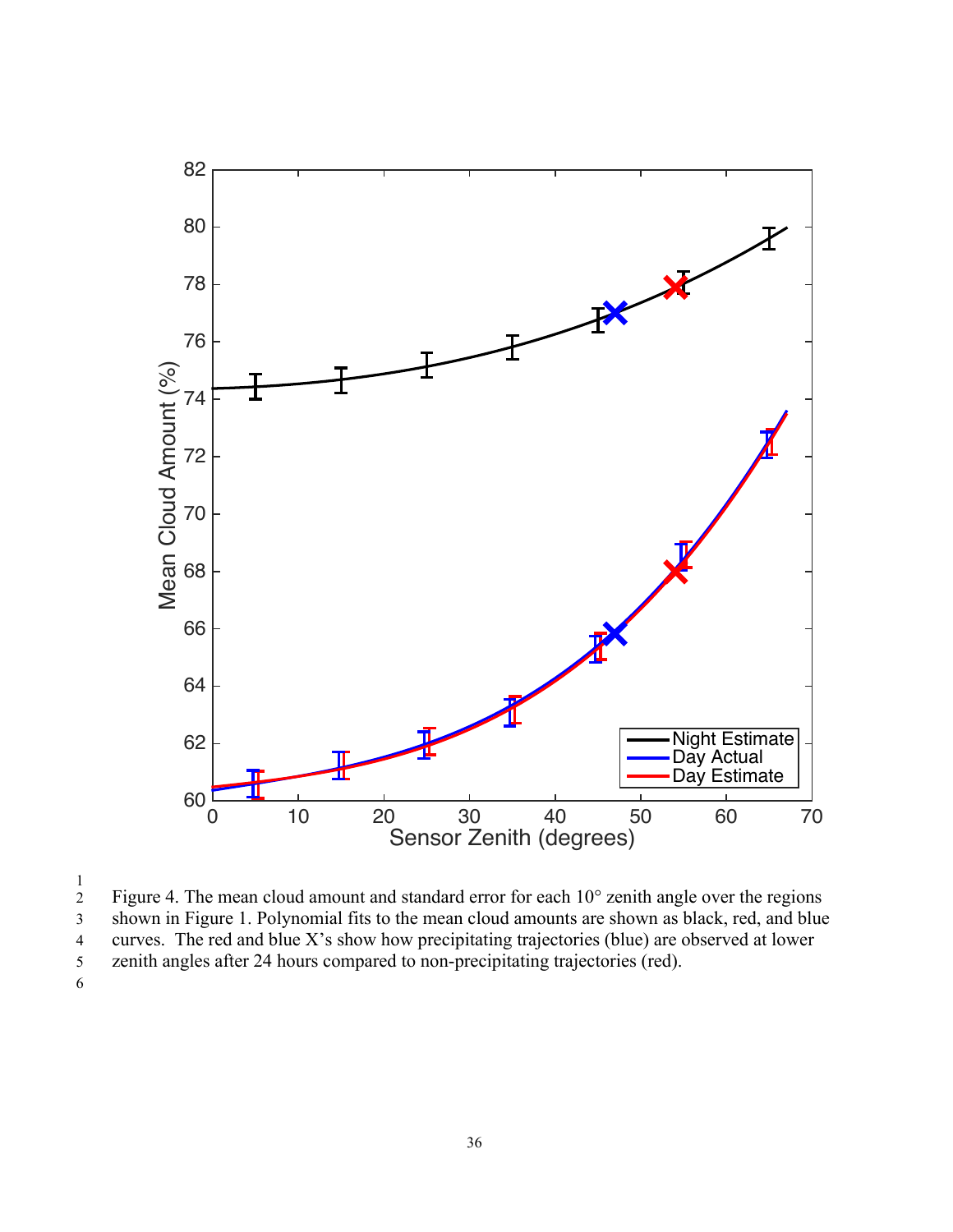



3 Figure 5. The relative frequency of precipitating and non-precipitating samples for bins of starting cloud cover anomalies. Precipitating samples are defined as having any precipitation starting cloud cover anomalies. Precipitating samples are defined as having any precipitation 5 observed at the surface over their entire 200km extent.

6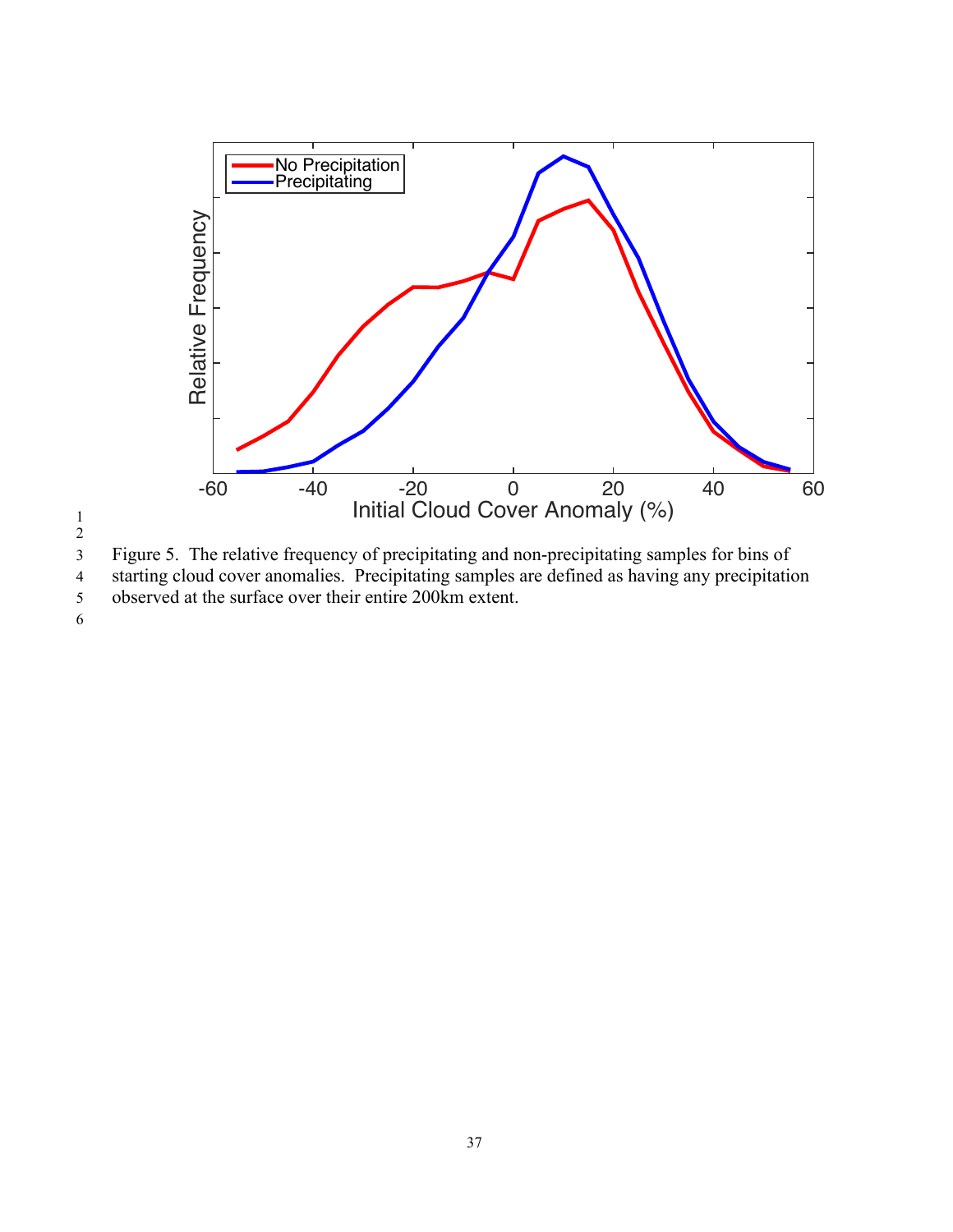

 $\frac{1}{2}$ 2 Figure 6.  $\Delta$  Cloud cover anomaly for bins of initial cloud cover anomalies for all trajectories at 12- and 24-hours. Slopes are calculated using robust multilinear regression.

3 12- and 24-hours. Slopes are calculated using robust multilinear regression.

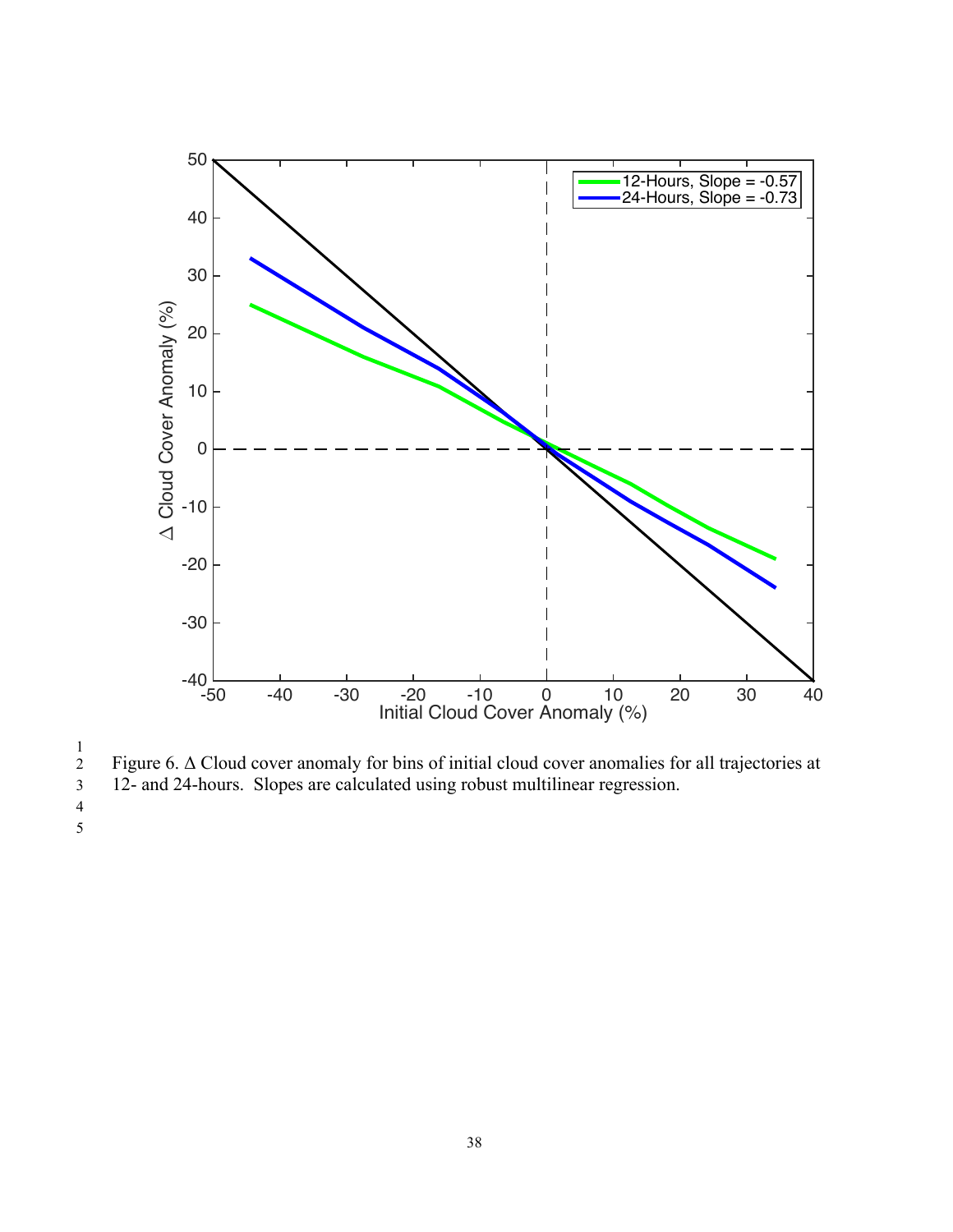

3 Figure 7. DP-Δ cloud cover anomalies for bins of constant boundary layer depth (a-b), LTS 4 anomalies (LTS', c-d), and rain rate (e-f). Trajectories are broken into two sets for each plot, 5 with high ( $>0$ ) and low ( $\leq 0$ ) LTS anomalies (a,f); above and below median ( $\sim 0.01$ mm/hr) rain 6 rates; and shallow  $(1.5km)$  versus deep  $(>1.5km)$  boundary layers. Thick lines are the mean 7 DP- $\Delta$  cloud cover anomalies, thin lines show the standard error (1- $\sigma$ ) of the mean. Bins are not 8 uniform, but are instead chosen to have equal numbers of trajectories per bin, with 25% of the 9 trajectories in each bin.

- 10
- 11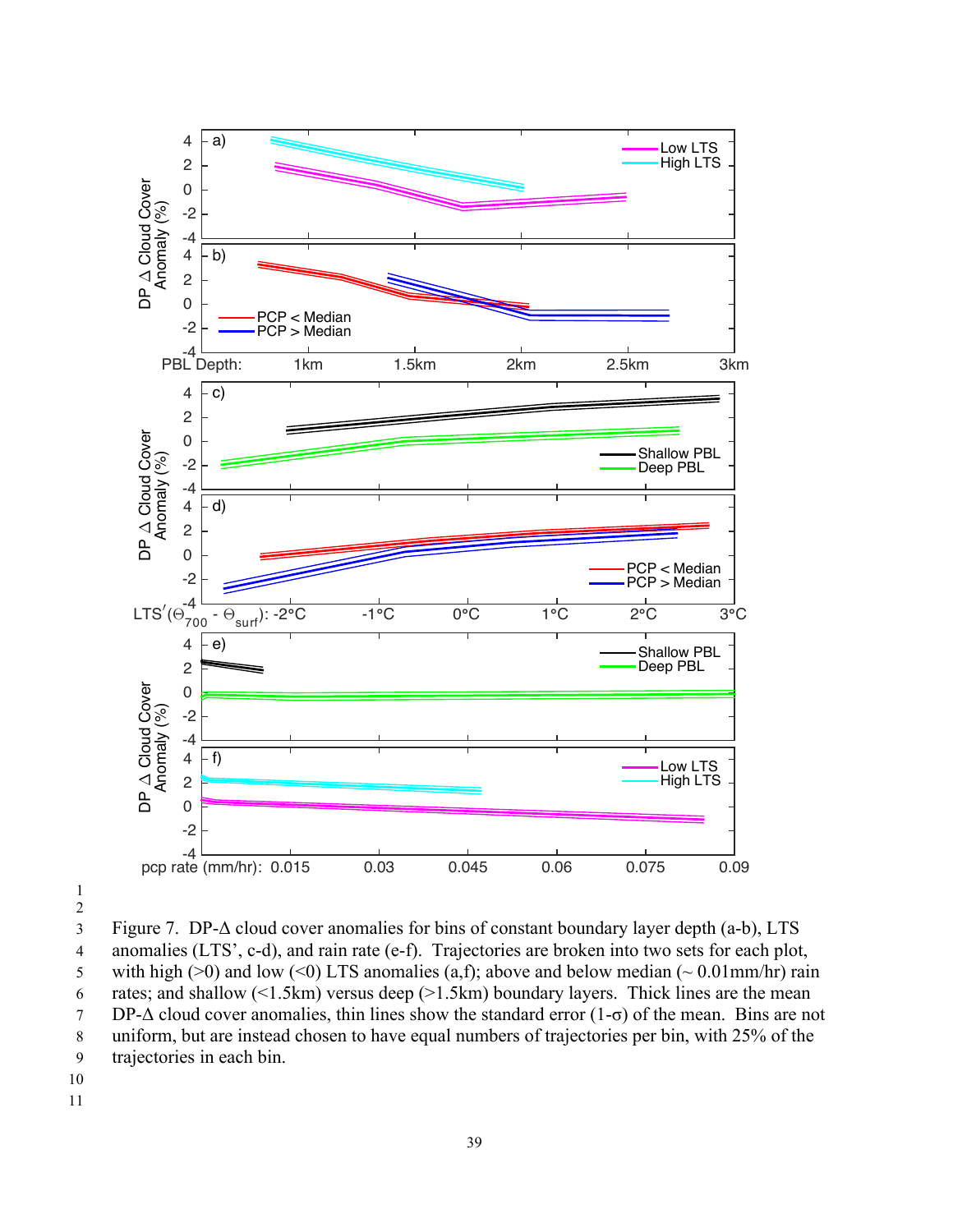



3 Figure 8. DP-Δ liquid water path anomalies for bins of constant boundary layer depth (a-b), LTS 4 anomalies (LTS', c-d), and rain rate (e-f). Trajectories are broken into two sets for each plot, 5 with high ( $>0$ ) and low ( $\leq 0$ ) LTS anomalies (a,f); above and below median ( $\sim 0.01$ mm/hr) rain 6 rates; and shallow  $(1.5km)$  versus deep  $(21.5km)$  boundary layers. Thick lines are the mean  $7 \quad \text{DP-}\Delta \text{ LWP}$ , thin lines show the standard error  $(1-\sigma)$  of the mean. Bins are not uniform, but are 8 instead chosen to have equal numbers of trajectories per bin, with 25% of the trajectories in each 9 bin. LWP observations are only used if concurrent amounts of high, unknown, and multi-layered 10 clouds are all equal to zero. 11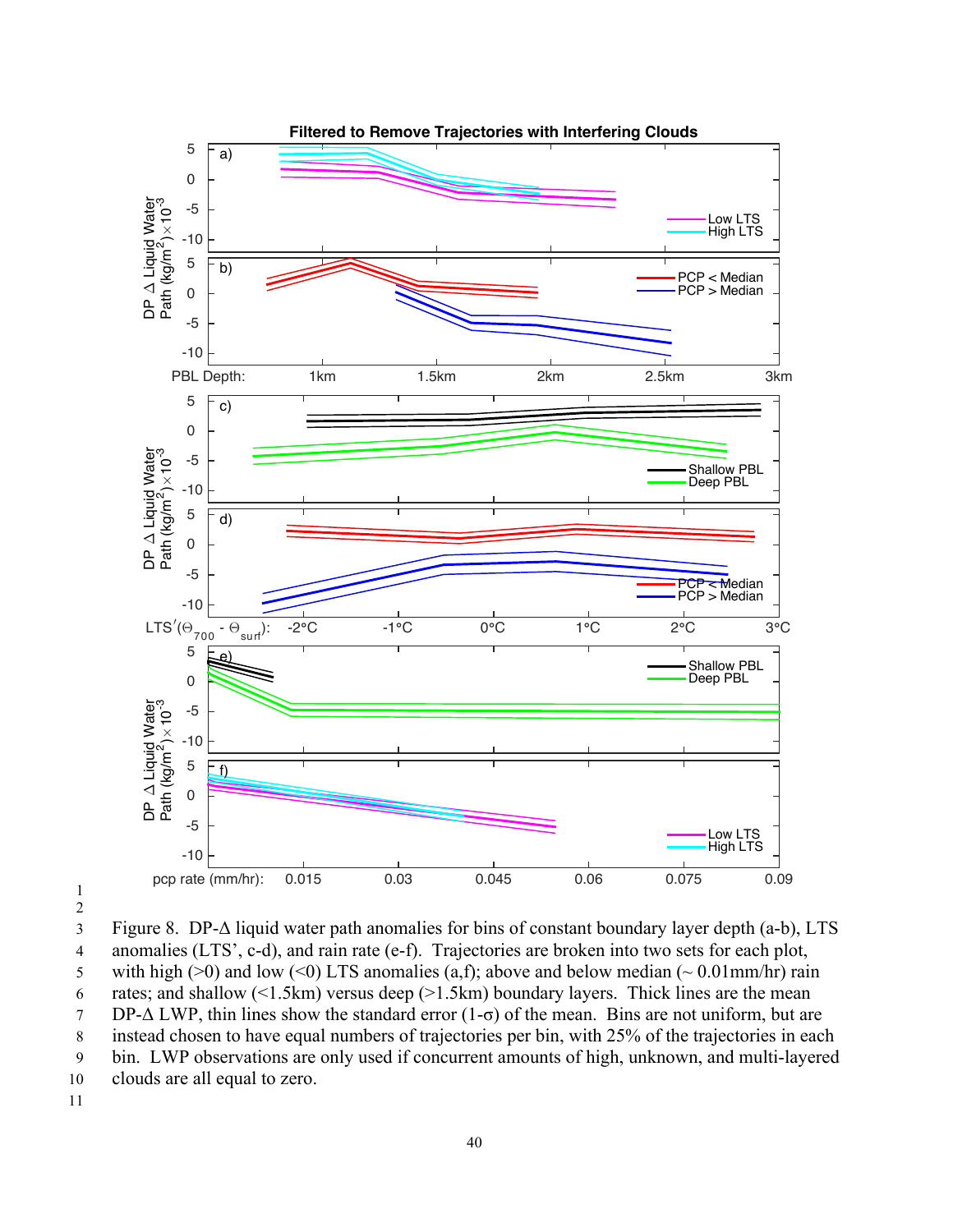

3 Figure 9. DP- $\Delta$  N<sub>d</sub> anomalies for bins of constant boundary layer depth (a-b), LTS anomalies (c-4 d), and rain rate (e-f). Trajectories are broken into two sets for each plot, with high (>0) and low 5 (<0) LTS anomalies (a,f); above and below median ( $\sim 0.01$  mm/hr) rain rates (b,d); and shallow 6 (<1.5km) versus deep (>1.5km) boundary layers (c,e). Thick lines are the mean DP- $\Delta N_d$ , thin 7 lines show the standard error (1-σ) of the mean. Bins are not uniform, but are instead chosen to 8 have equal numbers of trajectories per bin, with 25% of the trajectories in each bin.

- 9
- 10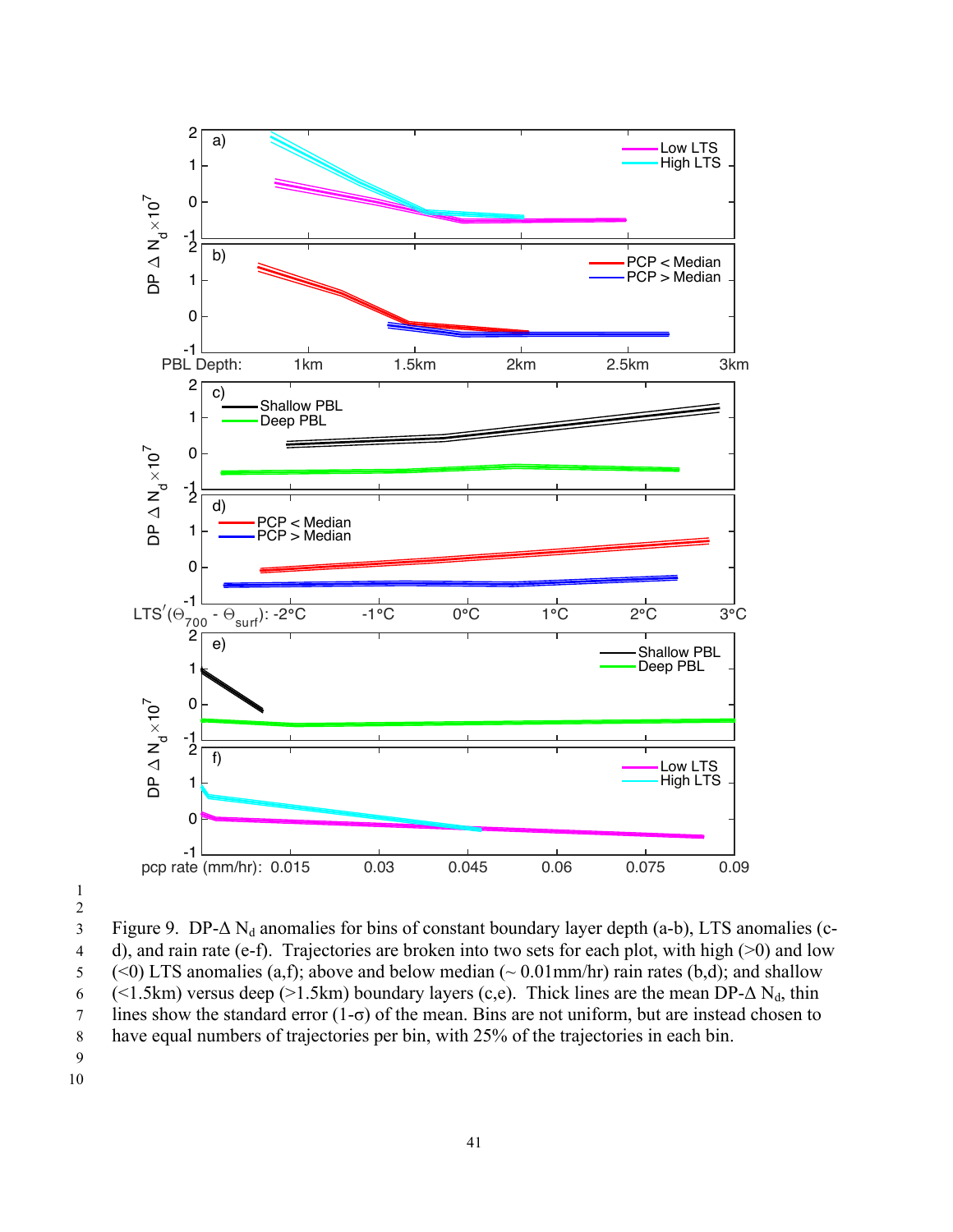



3 Figure 10. DP-Δ cloud cover anomalies for bins of constant PBL depth (a-b), and LTS 4 anomalies (LTS', c-d) over the Southeast Pacific. Trajectories are broken into two categories for 5 each panel: High ( $>0$ ) and low ( $\leq 0$ ) LTS anomalies (a), above and below median rain rate (b, d), 6 and deep ( $>1.5$ km) and shallow ( $<1.5$ km) PBL depth (c). Thick lines are the mean DP- $\Delta$  cloud 7 cover anomalies, thin lines show the standard error (1-σ) of the mean. Bins are not uniform, but 8 are instead chosen to have equal numbers of trajectories per bin, with 33% of the trajectories in 9 each bin.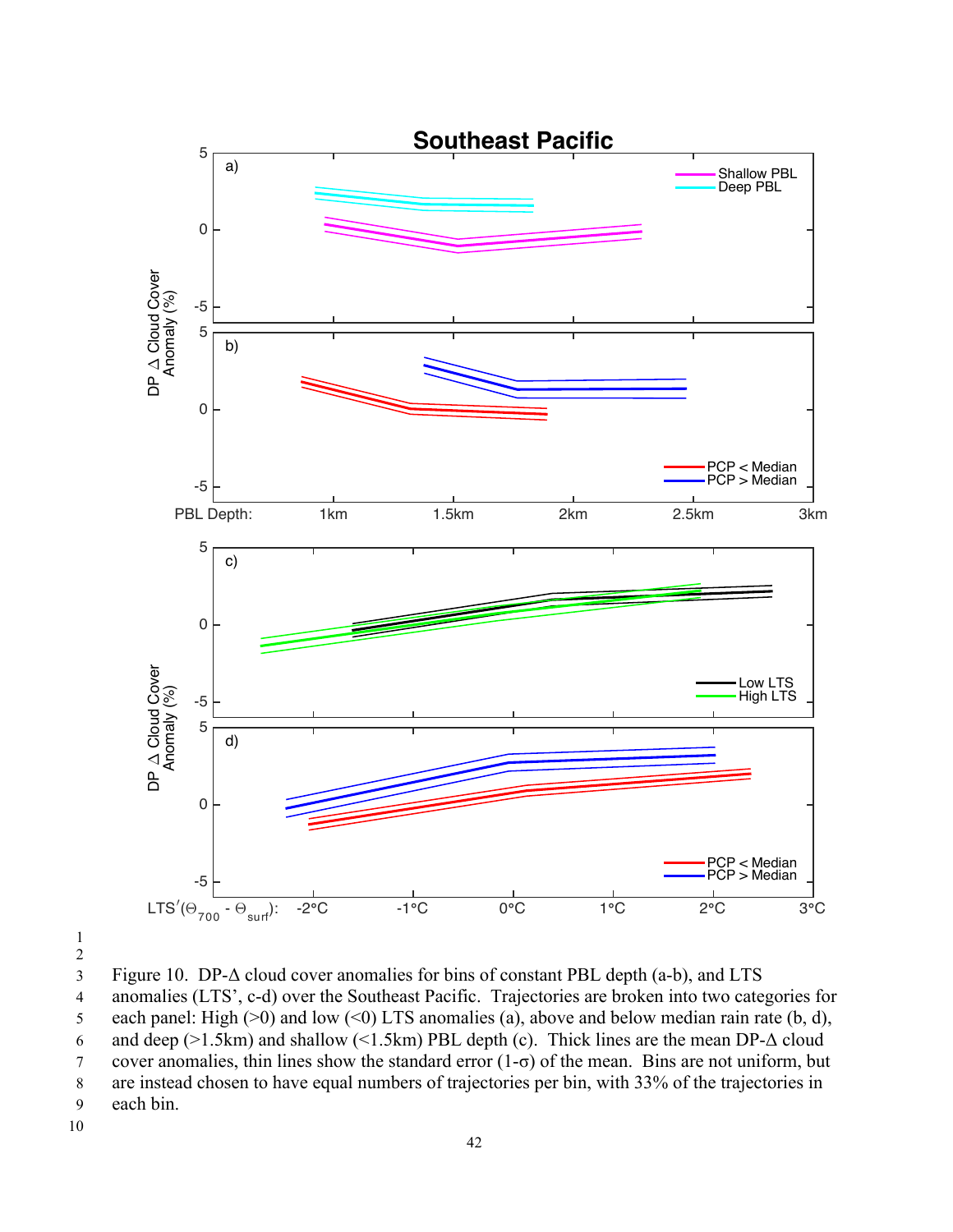

3 Figure 11. DP-Δ cloud cover anomalies for bins of constant PBL depth (a-b), and LTS 4 anomalies (LTS', c-d) over the Eastern Indian Ocean. Trajectories are broken into two 5 categories for each panel: High  $(>0)$  and low  $(<0)$  LTS anomalies (a), above and below median 6 rain rate (b, d), and deep ( $>1.5$ km) and shallow ( $<1.5$ km) PBL depth (c). Thick lines are the 7 mean DP- $\Delta$  cloud cover anomalies, thin lines show the standard error (1- $\sigma$ ) of the mean. Bins 8 are not uniform, but are instead chosen to have equal numbers of trajectories per bin, with 33% 9 of the trajectories in each bin.